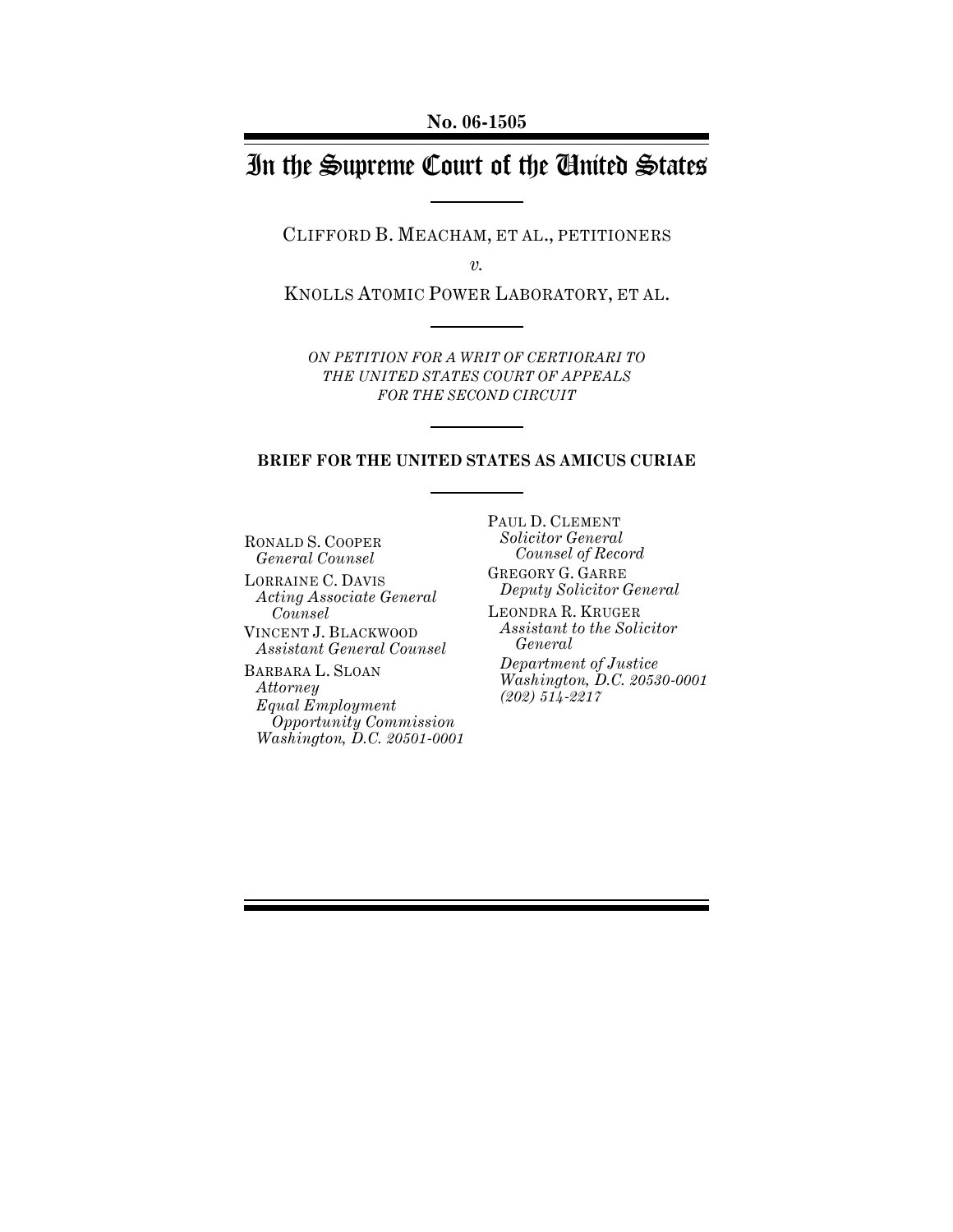#### **QUESTIONS PRESENTED**

The Age Discrimination in Employment Act (ADEA) prohibits employment practices that have an unjustified disparate impact on older workers, *Smith* v. *City of Jackson*, 544 U.S. 228 (2005), but also provides that it "shall not be unlawful for an employer \* \* \* to take any action otherwise prohibited  $* * *$  where the differentiation is based on reasonable factors other than age."  $29$  U.S.C.  $623(f)(1)$ . The questions presented are:

1. Whether an employee alleging disparate impact under the ADEA bears the burden of persuasion in establishing "reasonable factors other than age."

2. Whether an employer's practice of conferring broad discretionary authority upon individual managers to decide which employees to lay off during a reduction in force constitutes a "reasonable factor other than age."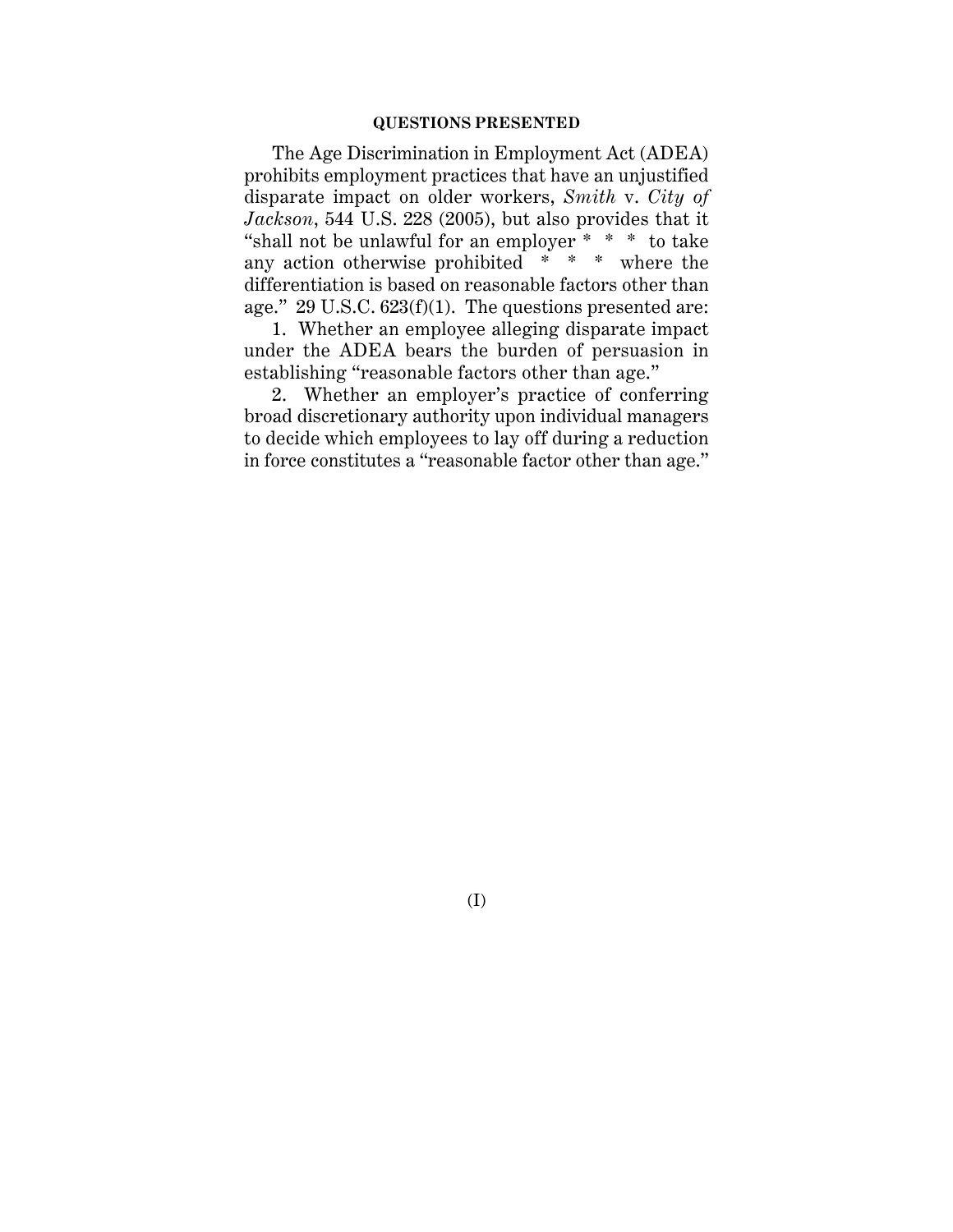# In the Supreme Court of the United States

No. 06-1505

CLIFFORD B. MEACHAM, ET AL., PETITIONERS

*v.*

KNOLLS ATOMIC POWER LABORATORY, ET AL.

*ON PETITION FOR A WRIT OF CERTIORARI TO THE UNITED STATES COURT OF APPEALS FOR THE SECOND CIRCUIT*

#### **BRIEF FOR THE UNITED STATES AS AMICUS CURIAE**

This brief is submitted in response to the Court's order inviting the Solicitor General to express the views of the United States. In the view of the United States, the petition for a writ of certiorari should be granted, limited to the first question presented.

#### **STATEMENT**

1. Respondent Knolls Atomic Power Laboratory (KAPL) manages and operates a federally-owned research and development laboratory under contract with the Department of Energy. In 1996, in response to a staffing limit imposed by the government, KAPL instituted an involuntary reduction in force (IRIF). Pet. App. 5a, 39a. To implement the IRIF, respondent instructed managers in units that were over-budget to rate their employees from 0 to 10 on three factors—performance, flexibility, and the criticality of their

(1)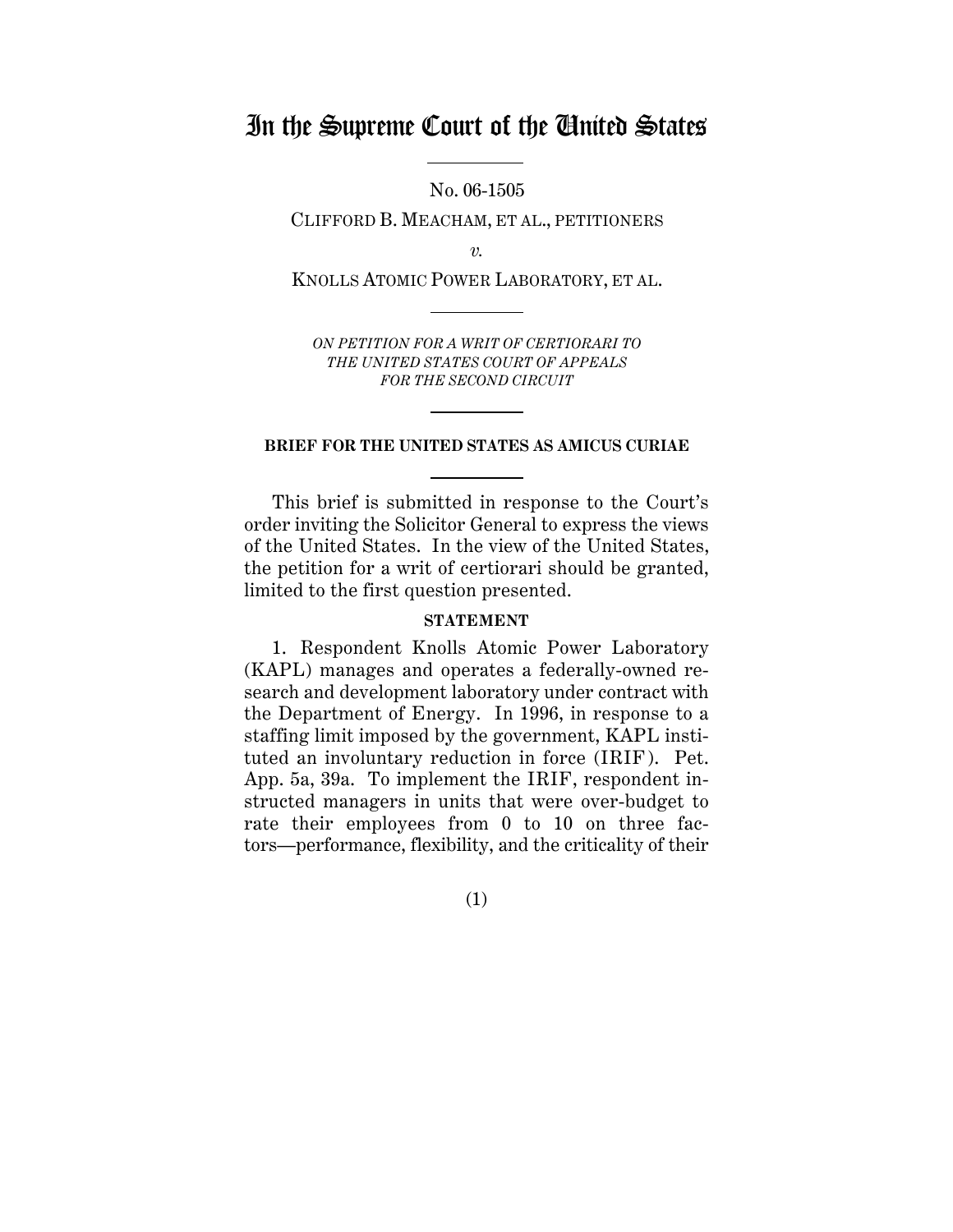skills—and then add up to 10 points for years of service. After ranking employees based on their scores, managers were to identify for layoff the lowest-ranked employees. *Id.* at 5a-6a, 40a. Of the 31 employees selected for layoff pursuant to this procedure, 30 were over 40 years old. *Id.* at 6a, 40a. At the time of the layoff, approximately 60% of the workforce was over 40. *Id.* at 41a, 74a-75a.

To evaluate the results of the manager's selections, KAPL charged a review board with ensuring that the selections "adher[ed] to downsizing principles as well as minimal impact on the business and employees." Pet. App. 40a. The board did not, however, consider issues of age discrimination. *Id.* at 17a, 41a. KAPL's only analysis of the adverse impact of the layoff on older workers was a comparison of the average age of the workforce, which comprised approximately 2700 employees, before and after the IRIF. *Id.* at 17a, 40a-41a. KAPL's general manager and general counsel also reviewed the layoff lists by checking the math in the scoring and consulting with some managers to see that their decisions were "properly made" and "legitimate." *Id.* at 17a-18a, 41a (citation omitted).

2. Petitioners are former KAPL employees over the age of 40 who were laid off as a result of the IRIF. In 1997, they filed suit challenging their terminations under the Age Discrimination in Employment Act (ADEA), 29 U.S.C. 621 *et seq.*, and state law, alleging claims of both disparate treatment and disparate impact. In their answer, respondents pleaded as a defense that their alleged discrimination fell within ADEA's exception for employment actions based on "reasonable factors other than age" (RFOA), 29 U.S.C. 623(f)(1). Pet. App. 31a. The jury was instructed to evaluate petitioners'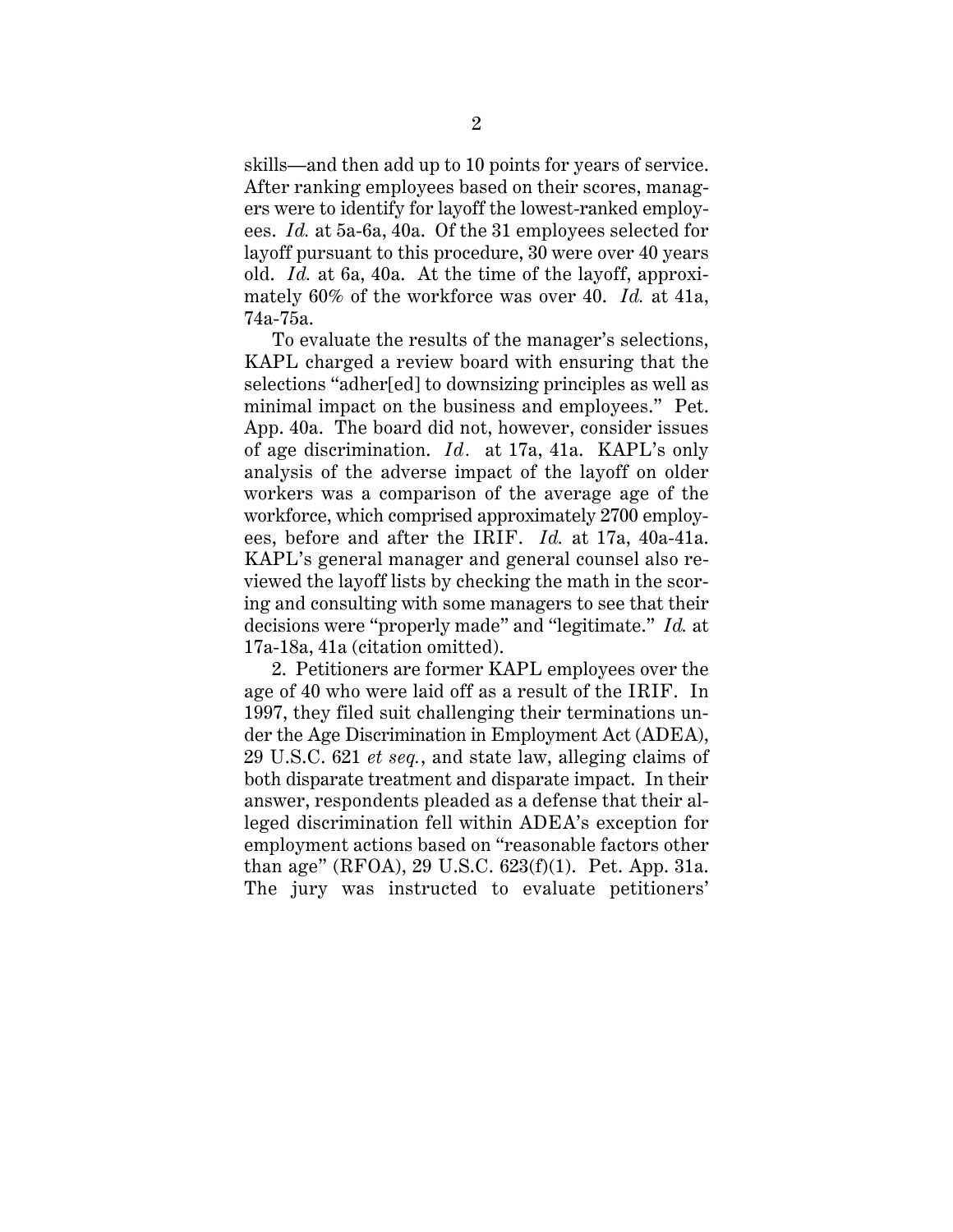disparate-impact claims according to the burden-shifting analysis established by *Wards Cove Packing Co.* v. *Atonio*, 490 U.S. 642 (1989), under which the employee bears the ultimate burden of persuasion. See Pet. Supp. C.A. Br. 7-8 & Exh. A. Respondents did not, however, seek a jury instruction specifically concerning their RFOA defense, and no instruction was given concerning which party bore the burden of proof as to RFOA. See Pet. App. 31a. The jury found for respondents on the disparate-treatment claims, but for petitioners on the disparate-impact claims. *Id.* at 45a, 75a-76a. The district court denied respondents' motion for judgment as a matter of law. *Id*. at 77a-102a, 153a.

The court of appeals affirmed. Pet. App. 33a-69a. The court analyzed the jury's disparate-impact verdict by employing the burden-shifting framework set out in *Wards Cove*, in the context of disparate-impact claims brought under Title VII of the Civil Rights Act of 1964, 42 U.S.C. 2000e *et seq*. Pet. App. 54a-63a; see *id.* at 7a-8a. Under that framework, a plaintiff makes a prima facie case of disparate-impact discrimination by showing that a specific employment practice or policy had a significant disparate impact on a protected group. *Wards Cove*, 490 U.S. at 656-658. The burden then shifts to the employer to produce evidence of a business justification for the challenged practice. *Id.* at 659. Once such evidence is produced, the plaintiff bears the burden of persuading the factfinder that the asserted business justification is merely a pretext for discrimination. The plaintiff may sustain that burden by showing that "other tests or selection devices, without a similarly undesirable [discriminatory] \* \* \* effect, would also serve the employer's legitimate [business] interest." *Id.* at 660 (citation omitted).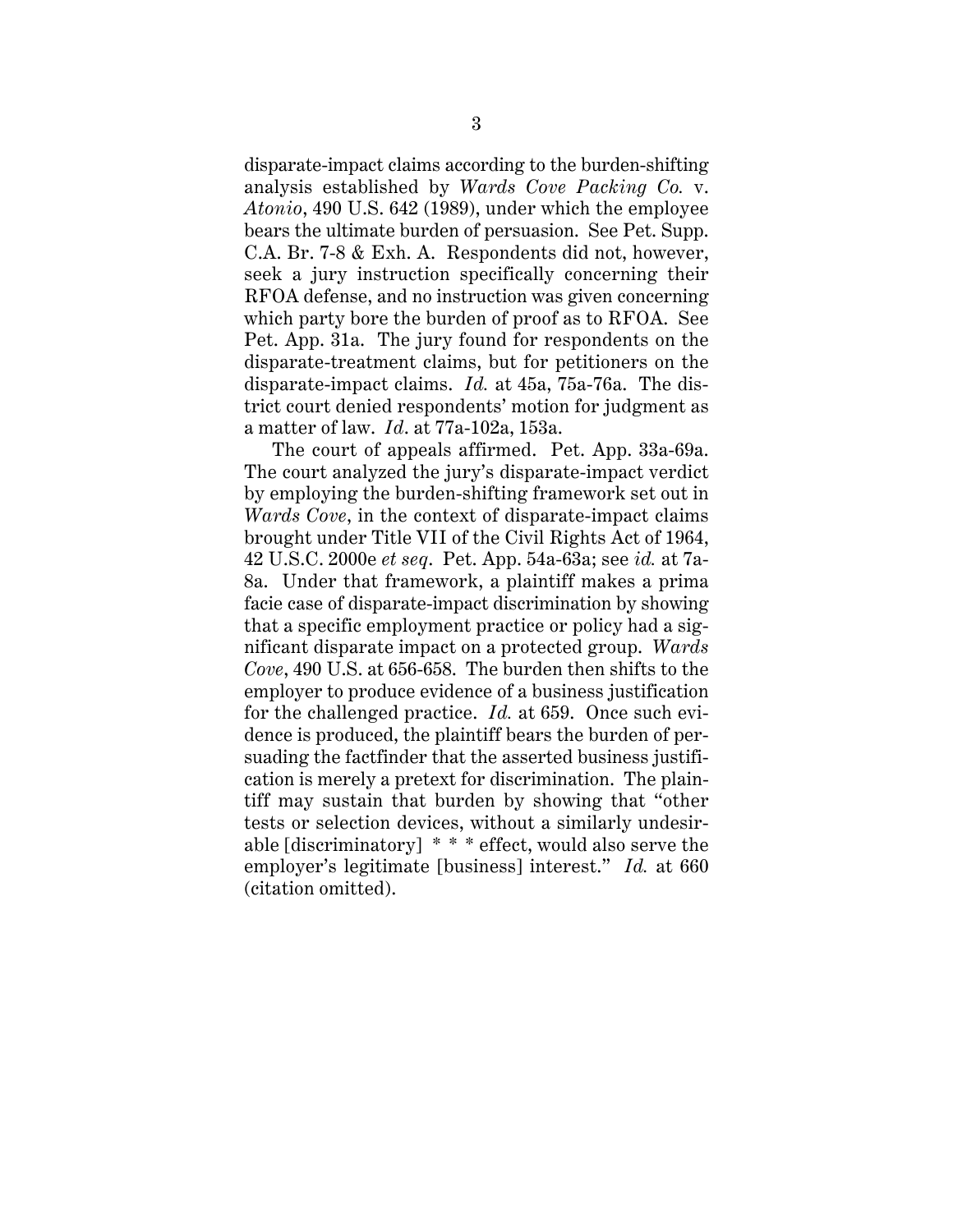Applying that framework to this case, the court of appeals held that petitioners adequately identified a specific employment practice—the "unaudited and heavy reliance on subjective assessments of 'criticality' and 'flexibility,'" Pet. App. 60a—and proved that it caused a substantial adverse impact based on age. *Id.* at 59a. The court also determined that respondents offered a facially legitimate business justification for the IRIF: "to reduce its workforce while still retaining employees with skills critical to the performance of KAPL's functions." *Ibid*. (citation omitted). The court concluded that petitioners nevertheless prevailed at the final step of the *Wards Cove* analysis, because "[a]t least one suitable alternative" practice was clear from the record: KAPL could have designed an IRIF with "tests for criticality and flexibility that were less vulnerable to managerial bias." *Id.* at 60a-61a & n.8.

Respondents petitioned for a writ of certiorari. In their petition, they sought review both of the court of appeals' conclusion that a disparate-impact age discrimination claim is available under the ADEA, and of the evidentiary standards the court applied in analyzing petitioner's claim in this case. Shortly thereafter, this Court issued its decision in *Smith* v. *City of Jackson*, 544 U.S. 228 (2005), in which it held that disparate-impact claims are cognizable under the ADEA. Following that decision, this Court granted the writ of certiorari in this case, vacated the judgment of the court of appeals, and remanded for further proceedings. 544 U.S. 957 (2005).

3. On remand, a divided panel of the Second Circuit vacated the judgment of the district court and remanded the case with instructions to enter judgment for respondents. Pet. App. 1a-32a. The court concluded that the analysis it had employed in its earlier decision was now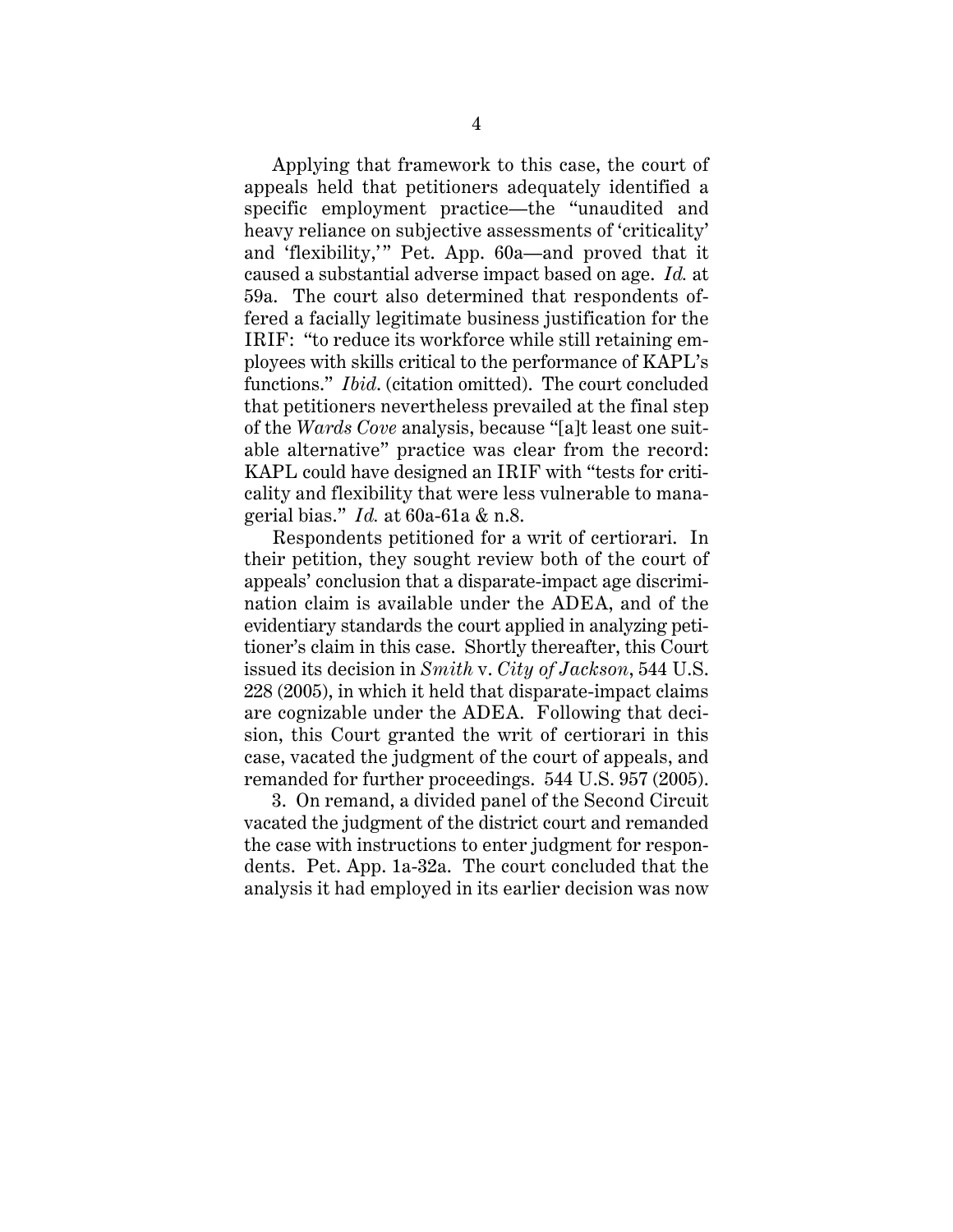"untenable" because, in *Smith*, the Supreme Court concluded that the business necessity test applicable in Title VII disparate-impact cases "is not applicable in the ADEA context." *Id.* at 9a (citing *Smith*, 544 U.S. at 243). Instead, the court of appeals explained, the "appropriate test [under *Smith*] is for 'reasonableness,' such that the employer is not liable under the ADEA so long as the challenged employment action, in relying on specific non-age factors, constitutes a reasonable means to the employer's legitimate goals." *Ibid.* The court noted that the "reasonableness" test described in *Smith* "is derived primarily from" the provision of the ADEA that provides that "[i]t shall not be unlawful for an employer \* \* \* to take any action otherwise prohibited \* \* \* where the differentiation is based on reasonable factors other than age." *Id.* at 9a-10a & n.4 (quoting 29  $U.S.C. 623(f)(1)$ ).

In applying the "reasonableness" test to petitioners' disparate-impact claims, the court held, as a preliminary matter, that the ADEA plaintiff bears the burden of persuading the factfinder that the employer's justification is unreasonable. Pet. App. 11a. The court based this holding on three considerations: (1) that *Smith* did not suggest that defendants must prove the RFOA, *id.* at 11a-12a; (2) that "[a]ny other interpretation would compromise the holding in *Wards Cove* that the employer is not to bear the ultimate burden of persuasion with respect to the 'legitimacy' of its business justification," *id.* at 12a; and (3) that, because there may be a correlation between age and certain reasonable employment criteria, it "would seem redundant to place on an employer the burden of demonstrating that routine and otherwise unexceptionable employment criteria are reasonable," *id.* at 12a- 13a.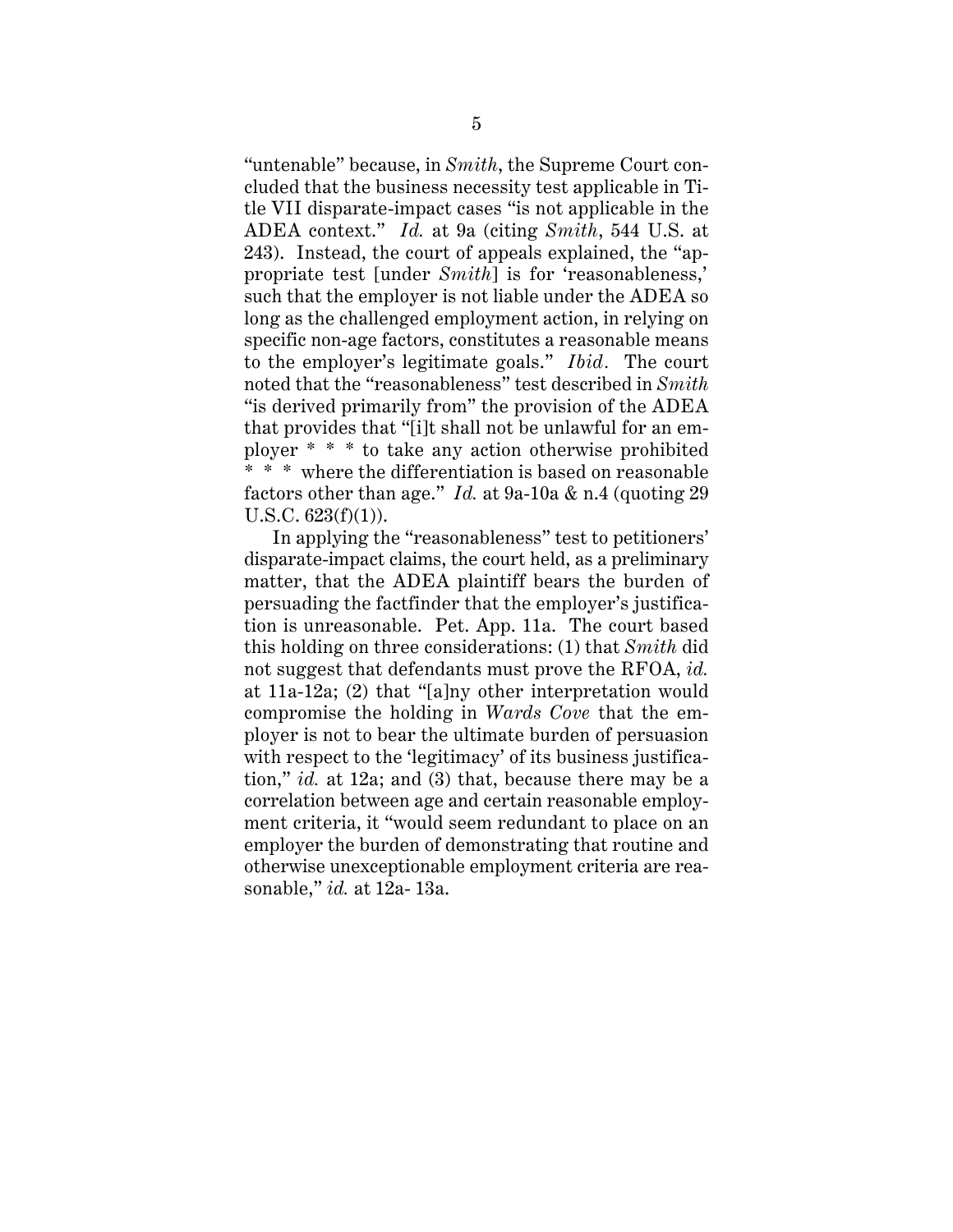The court of appeals concluded that respondents met their burden of producing evidence of a legitimate business justification not only for the IRIF, but also for the specific employment practice challenged by the plaintiffs. Pet. App. 15a. Specifically, the court found that respondents discharged their burden by presenting testimony that criteria such as flexibility and criticality were "ubiquitous components of 'systems for making personnel decisions,'" and that "the managers conducting the evaluations were knowledgeable about the requisite criteria and familiar with the capabilities of the employees subject to evaluation." *Id.* at 16a.

The court of appeals concluded that petitioners did not, however, sustain their burden. The court noted that the reasonableness inquiry described in *Smith*, unlike the business-necessity inquiry applicable in the Title VII context, does not ask "whether there are other ways for the employer to achieve its goals that do not result in a disparate impact on a protected class." Pet. App. 16a (quoting *Smith*, 544 U.S. at 243). While "[t]here may have been other reasonable ways for [respondent] to achieve its goals," the court concluded that petitioners had not demonstrated that "the one selected" was "unreasonable." *Id.* at 19a (citations omitted).

Judge Pooler dissented. Pet. App. 21a- 32a. In her view, "existing cases, legislative history, and statutory structure overwhelmingly support the view that employers bear the burden of establishing a RFOA." *Id.* at 25a. She concluded that Congress's inclusion of the RFOA provision among the other exceptions to liability outlined in 29 U.S.C. 623(f), including circumstances in which "age is a bona fide occupational qualification reasonably necessary to the normal operation of the particular business," 29 U.S.C. 623(f)(1), indicates that RFOA,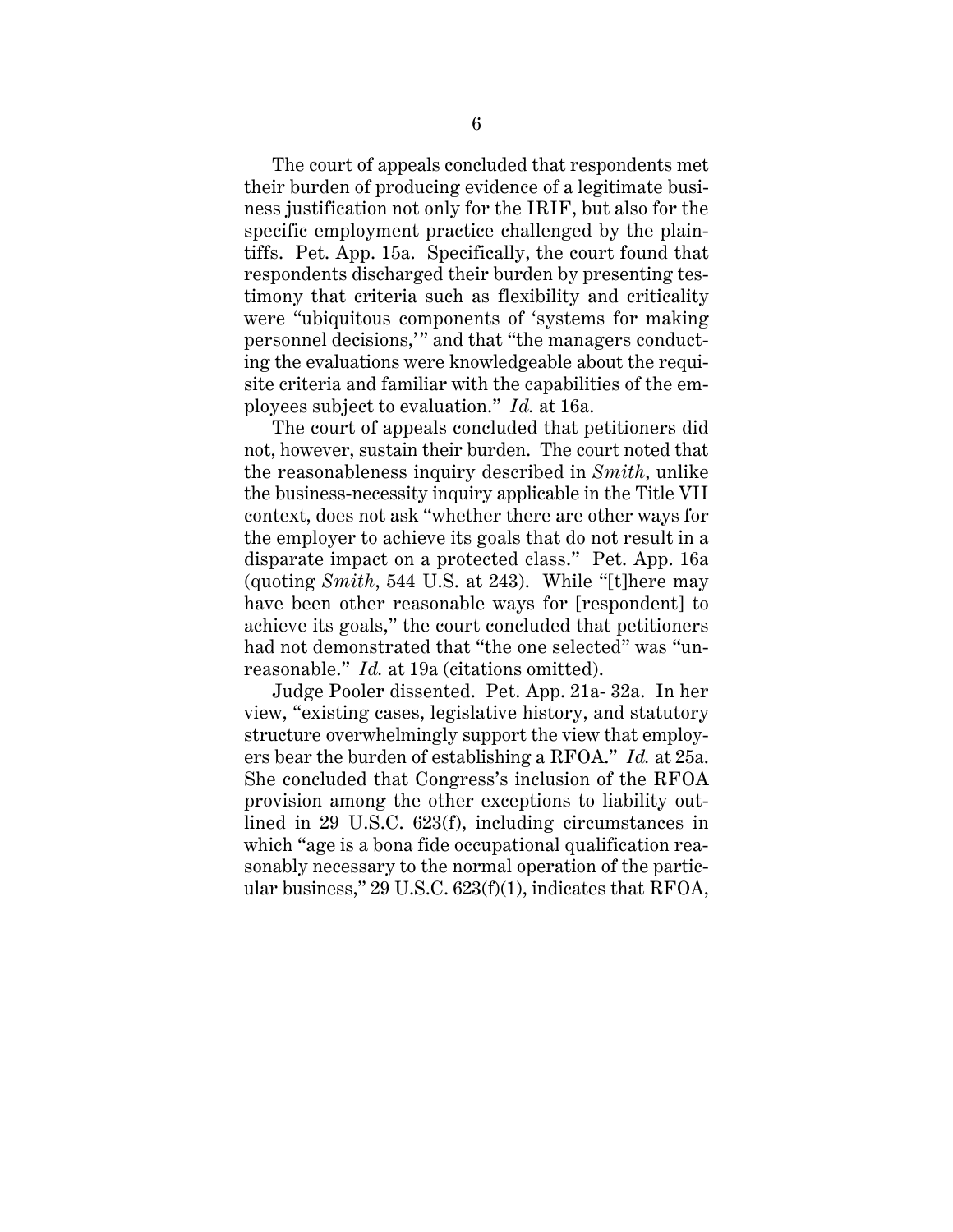like the "bona fide occupational qualification" (BFOQ) defense, is an affirmative defense as to which the defendant bears the burden of proof. Pet. App. 26a-30a.

#### **DISCUSSION**

### **A. Certiorari Is Warranted To Clarify Which Party Bears The Burden Of Proof On The ADEA's RFOA Exception**

The court of appeals held that plaintiffs raising a disparate-impact age discrimination claim bear the burden of proof with respect to the ADEA's RFOA exception. That ruling is at odds with the text of the pertinent statutory provision, the decisions of other circuits, and agency regulations. In addition, the burden of proof on this issue is of threshold and recurring importance in ADEA disparate-impact cases. This Court's review of the first question presented is therefore warranted.

1. a. The ADEA's RFOA provision provides, in pertinent part: "It shall not be unlawful for an employer \* \* \* to take any action otherwise prohibited \* \* \* where age is a bona fide occupational qualification reasonably necessary to the normal operation of the particular business, or where the differentiation is based on reasonable factors other than age." 29 U.S.C.  $623(f)(1)$ . The most natural construction of Section 623(f)(1) is that this exception for actions "otherwise prohibited" by Sections 623(a), (b), (c) and (e) of the statute constitutes an affirmative defense that comes into play only after the plaintiff has established that the employer has taken action that has a significant adverse effect on older workers, and permits the defendant to escape liability only if it can persuade the factfinder that its actions were justified or excusable.

This Court has recognized that the RFOA provision's neighboring exception in Section  $623(f)(1)$  for actions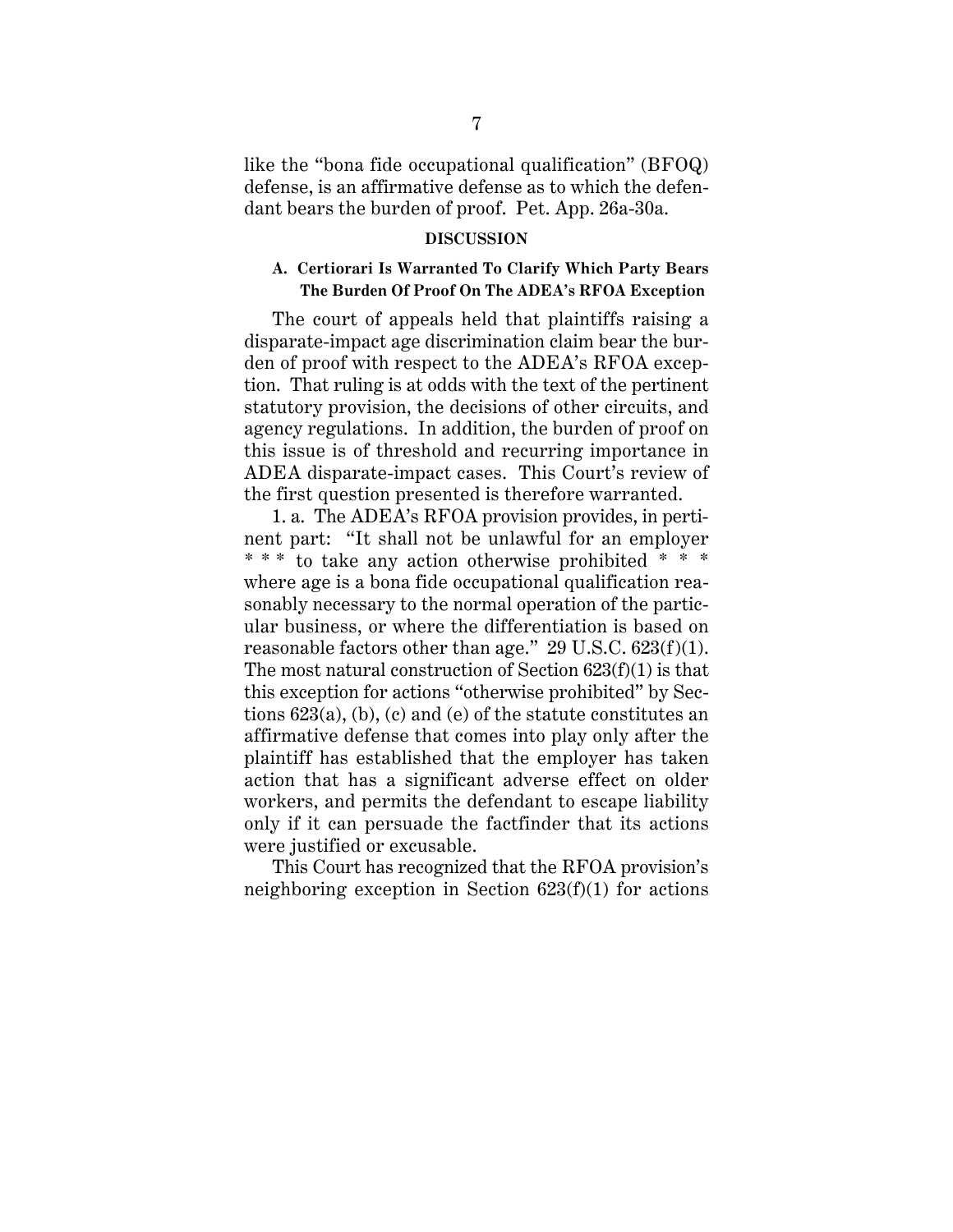"otherwise prohibited" "where age is a bona fide occupational qualification reasonably necessary to the normal operation of the particular business" is an affirmative defense, *Smith*, 544 U.S. at 233 n.3, to be established by the employer, *Western Air Lines, Inc.* v. *Criswell*, 472 U.S. 400, 416-417 & n.24 (1985); cf. *International Union* v. *Johnson Controls, Inc.*, 499 U.S. 187, 206 (1991) (holding that defendant has the burden of proving a BFOQ under the similar language in Section 703(f)(1) of Title VII); *id.* at 221-222 (White, J., concurring). The courts of appeals have similarly characterized other exceptions appearing in Section 623(f) as affirmative defenses. See Pet. App. 28a-29a (Pooler, J., dissenting) (citing cases). Congress's placement of the RFOA exception among those exemptions from liability for actions "otherwise prohibited" by the substantive liability provisions of the statute strongly indicates that the RFOA, too, is an affirmative defense as to which the employer bears the burden of persuasion. See, *e.g.*, *Gustafson* v. *Alloyd Co.*, 513 U.S. 561, 575 (1995) ("[A] word is known by the company it keeps.").<sup>1</sup>

Likewise, this Court has interpreted the similarlyworded exception in another employment discrimination statute, the Equal Pay Act of 1963, 29 U.S.C. 206(d)(1), to establish an "affirmative defense on which the em-

 $1$  As this Court long ago recognized, "the burden of proving justification or exemption under a special exception to the prohibitions of a statute generally rests on one who claims its benefits." *FTC* v. *Morton Salt Co.*, 334 U.S. 37, 44-45 (1948); see *Schaffer ex rel. Schaffer* v. *Weast*, 546 U.S. 49, 57 (2005) ("[T]he burden of persuasion as to certain elements of a plaintiff's claim may be shifted to defendants, when such elements can fairly be characterized as affirmative defenses or exemptions."). As noted, in this case, respondents pleaded the RFOA exception as a defense in their answer. Pet. App. 31a.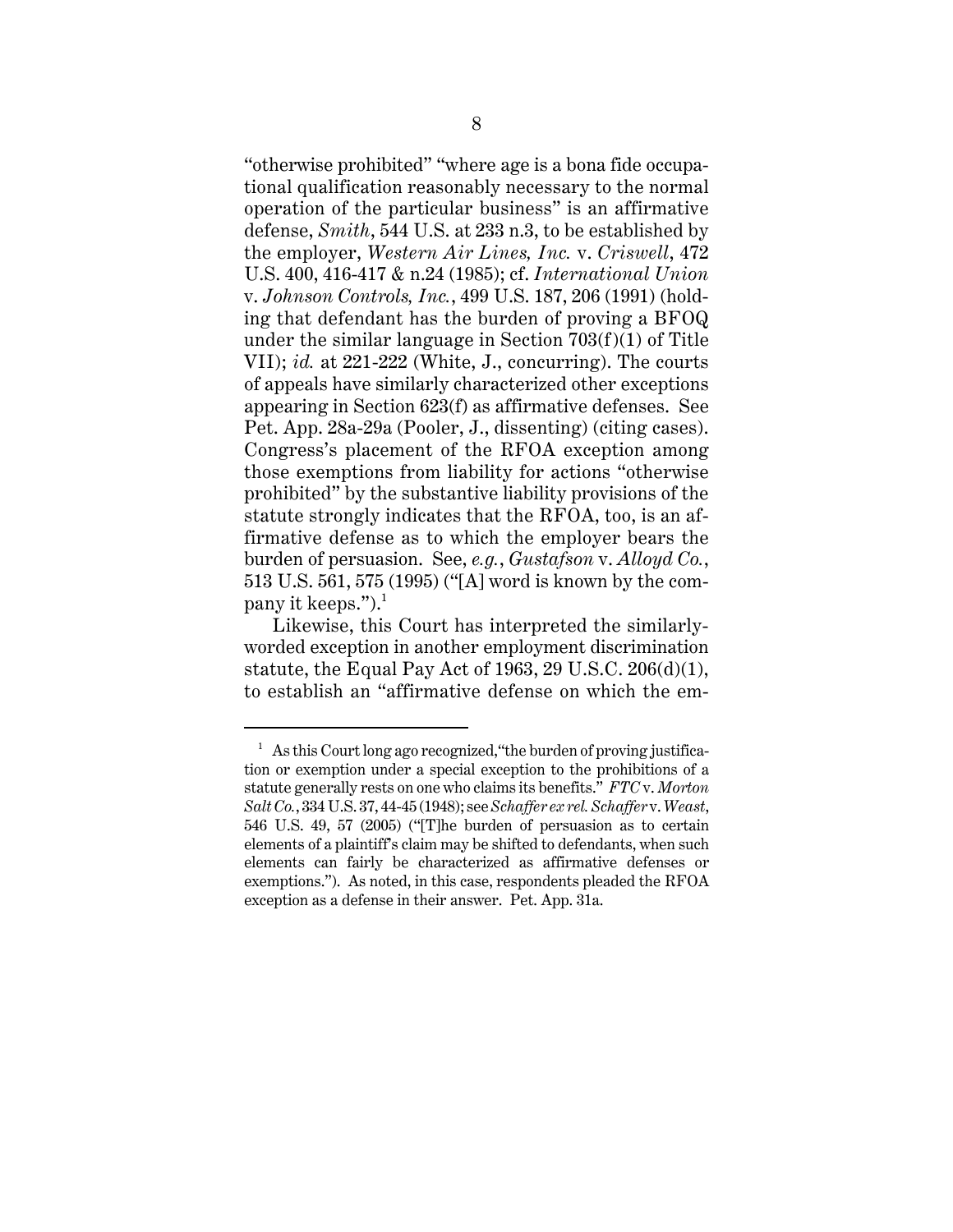ployer has the burden of proof." *Corning Glass Works* v. *Brennan*, 417 U.S. 188, 196-197 (1974); see 29 U.S.C. 206(d)(1) (creating an exception to liability for differential pay "based on any other factor other than sex"); see also *Smith*, 544 U.S. at 239 n.11 (plurality opinion) (noting similarity, and one key difference, between the Equal Pay Act defense and the ADEA defense). As this Court has recognized, "when Congress uses the same language in two statutes having similar purposes, particularly when one is enacted shortly after the other, it is appropriate to presume that Congress intended that text to have the same meaning in both statutes." *Smith*, 544 U.S. at 233 (plurality opinion) (citing *Northcross* v. *Board of Ed. of Memphis City Schs.*, 412 U.S. 427, 428 (1973) (per curiam)). Like the Equal Pay Act, the ADEA assigns to employers the burden of establishing that otherwise unlawful actions are justified by factors other than discrimination against protected groups.

b. Consistent with the statutory language, the agencies responsible for enforcement of the ADEA have long interpreted the RFOA as an affirmative defense, with the burden of persuasion resting on the employer. In 1968, less than one year after passage of the ADEA, the Department of Labor (DOL), the agency then charged with enforcing the statute, promulgated a regulation providing that, "in accord with a long chain of decisions of the Supreme Court \* \* \* with respect to other remedial labor legislation, all exceptions such as [RFOA] must be construed narrowly, and the burden of proof in establishing the applicability of the exception will rest upon the employer." 29 C.F.R. 860.103(e) (1969).

When the Equal Employment Opportunity commission (EEOC) assumed responsibility for ADEA enforcement in 1979, it continued to construe the RFOA provi-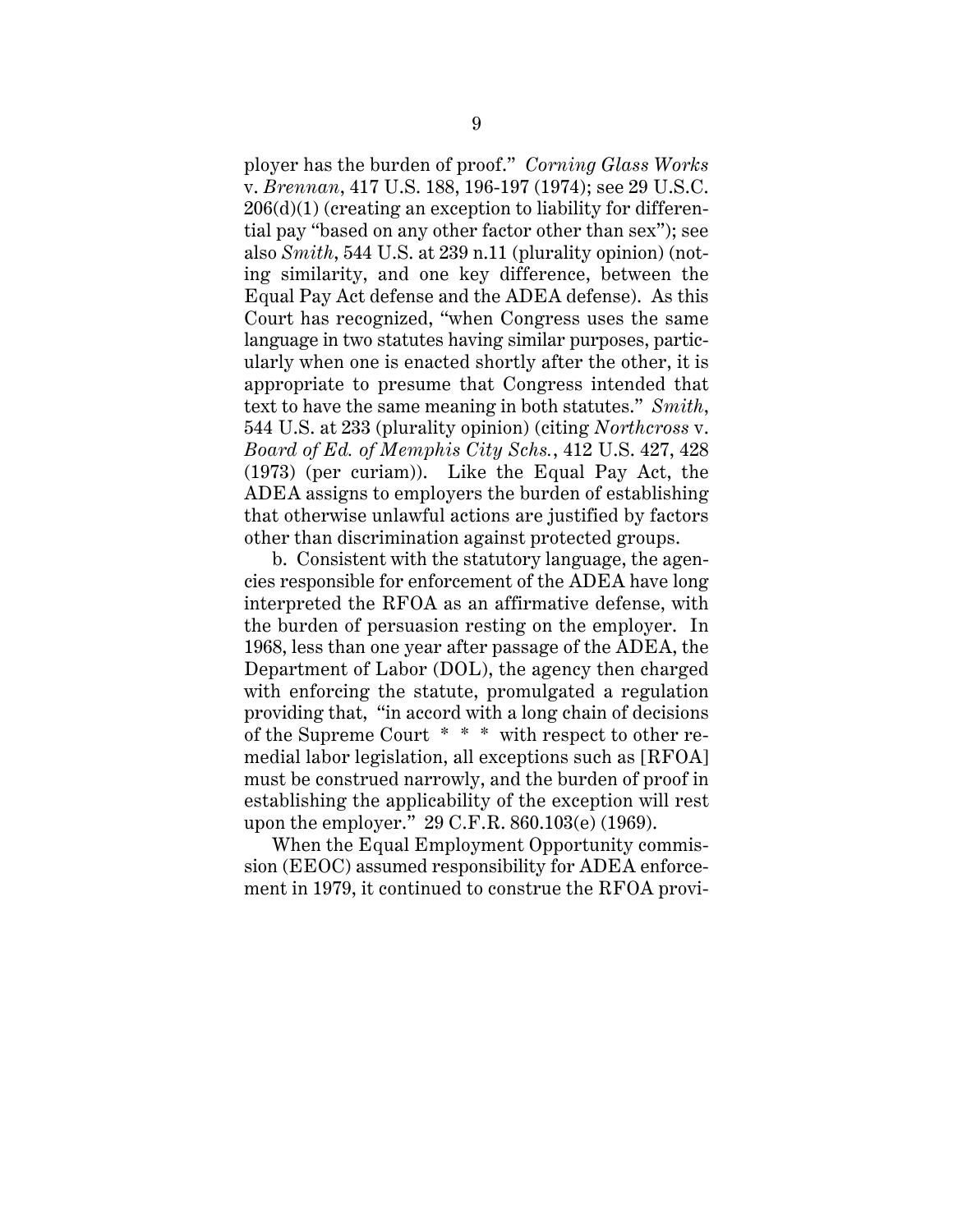sion as an affirmative defense, as to which the employer bears the burden of proof. See 29 C.F.R. 1625.7(e) ("[T]he employer bears the burden of showing that the [RFOA] exists factually."); *Proposed Interpretations; Age Discrimination Employment Act*, 44 Fed. Reg. 68,861 (1979) ("The burden of proof in establishing that the differentiation was based on factors other than age is upon the employer."). $^{2}$ 

<sup>&</sup>lt;sup>2</sup> By its terms, 29 C.F.R. 1625.7(e) applies "[w]hen the exception of 'a reasonable factor other than age' is raised against an individual claim of discriminatory treatment." A separate subsection of the RFOA regulation provides: "When an employment practice, including a test, is claimed as a basis for different treatment of employees or applicants for employment on the grounds that it is a 'factor other than' age, and such a practice has an adverse impact on individuals within the protected age group, it can only be justified as a business necessity." 29 C.F.R. 1625.7(d). The court of appeals concluded (Pet. App. 13a n.6), based on this regulatory language, that the EEOC's interpretation of the RFOA provision as an affirmative defense to be established by the employer applies only in disparate-treatment cases, and not disparateimpact cases. The court of appeals' conclusion is incorrect.

There is no indication in either the statutory or the regulatory text that Congress or the EEOC intended there to be one burden of proof with respect to the RFOA provision in the disparate-treatment context and another in the disparate-impact context. From the outset, EEOC has made clear that the employer bears the burden of establishing RFOA in any age-discrimination case. 44 Fed. Reg. 68,861. The current version of Section 1625.7(d) is simply the product of revisions intended "to make it clear that employment criteria that are ageneutral on their face but which nevertheless have a disparate impact on members of the protected age group must be justified as a business necessity." *Final Interpretations: Age Discrimination in Employment Act*, 46 Fed. Reg. 47,725 (1981). Although this Court later held that the plaintiff bears the burden of persuading the factfinder on the question of business necessity in a Title VII disparate-impact case, see *Wards Cove*, 490 U.S. at 659-660, the EEOC has continued to interpret the statute and regulations to make the ADEA's RFOA provision an affirmative defense as to which the employer bears the burden of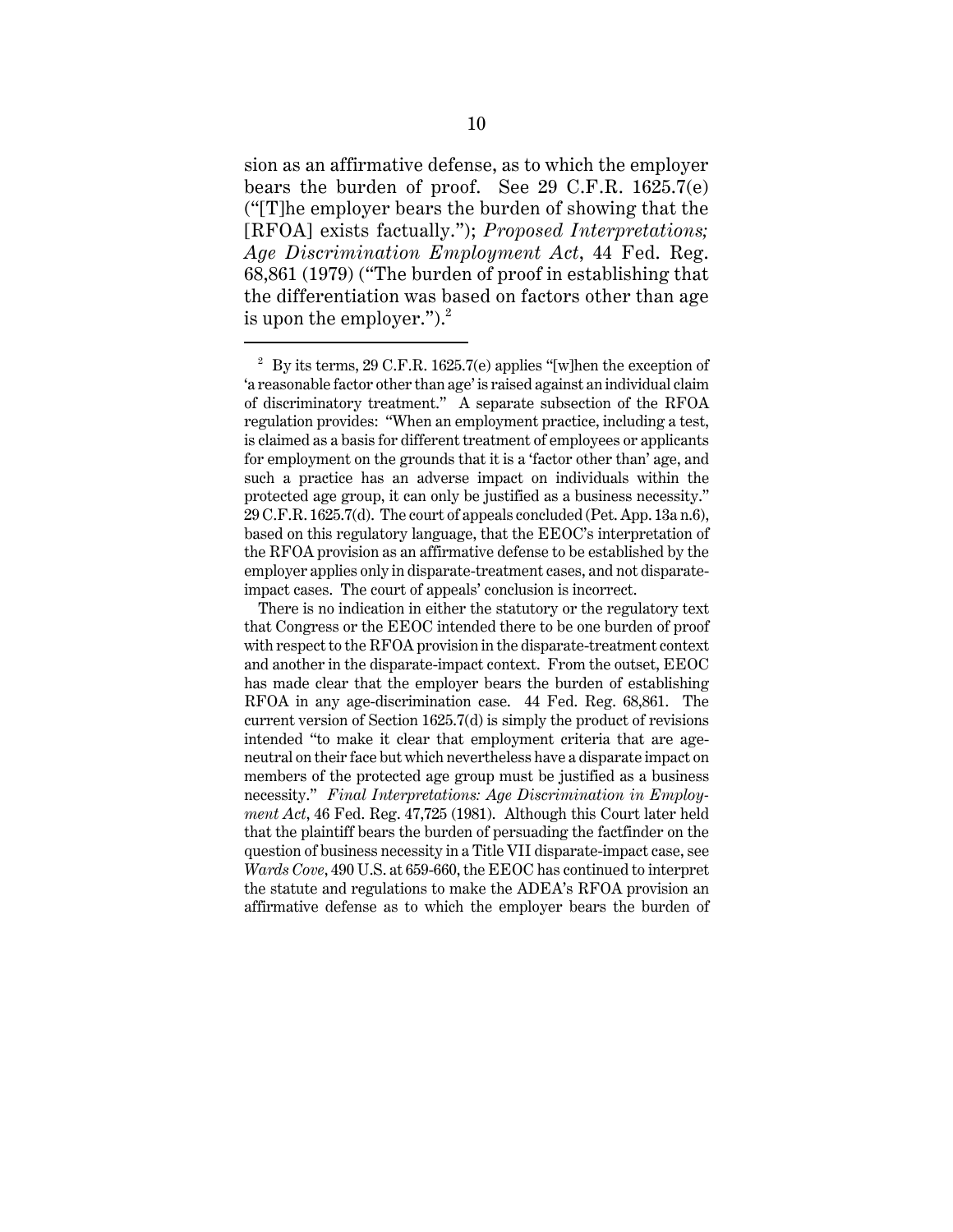To the extent there is any ambiguity in the statutory language of the ADEA, DOL's and EEOC's longstanding interpretation of the RFOA provision as an affirmative defense is entitled to deference. See, *e.g.*, *EEOC* v. *Commercial Office Prods.*, 486 U.S. 107, 115 (1988) (holding that the EEOC's reasonable interpretation of ambiguous language in Title VII warrants deference); accord *Smith*, 544 U.S. at 243 (Scalia, J., concurring). Deference is particularly appropriate where, as here, the interpretation is set forth in a regulation that was adopted soon after passage of the statute and has remained consistent thereafter. See *EEOC* v. *Associated Dry Goods Corp.*, 449 U.S. 590, 600 n.17 (1981).

The EEOC has, moreover, consistently interpreted its regulations as assigning to the employer the duty to establish the applicability of the RFOA provision in both disparate-treatment and disparate-impact cases. See Gov't Br. as Amici Curiae Supporting Resp. at 23-27, *Western Air Lines, Inc.* v. *Criswell*, 472 U.S. 400 (1985) (No. 83-1545); EEOC Br. as Amicus Curiae at 5, 11, *Smith* v. *City of Des Moines*, 99 F.3d 1466 (8th Cir. 1996) (No. 95-3802). In this case, the EEOC filed an amicus brief in the court of appeals in which it made clear that, under EEOC regulations, the RFOA provision is "an affirmative defense that the employer must establish." EEOC C.A. Br. 15. The EEOC's interpretation of its regulations, as explained in its amicus brief in this and other cases, is entitled to deference. See *Auer*

persuasion. See pp. 11-12, *infra*. Moreover, that the regulation is written in an awkward fashion or even mistaken in some other particular is not a reason to ignore the EEOC's clear and consistent position that the burden of persuasion quite naturally lies with the defendant. See *Smith*, 544 U.S. at 247 (Scalia, J., concurring).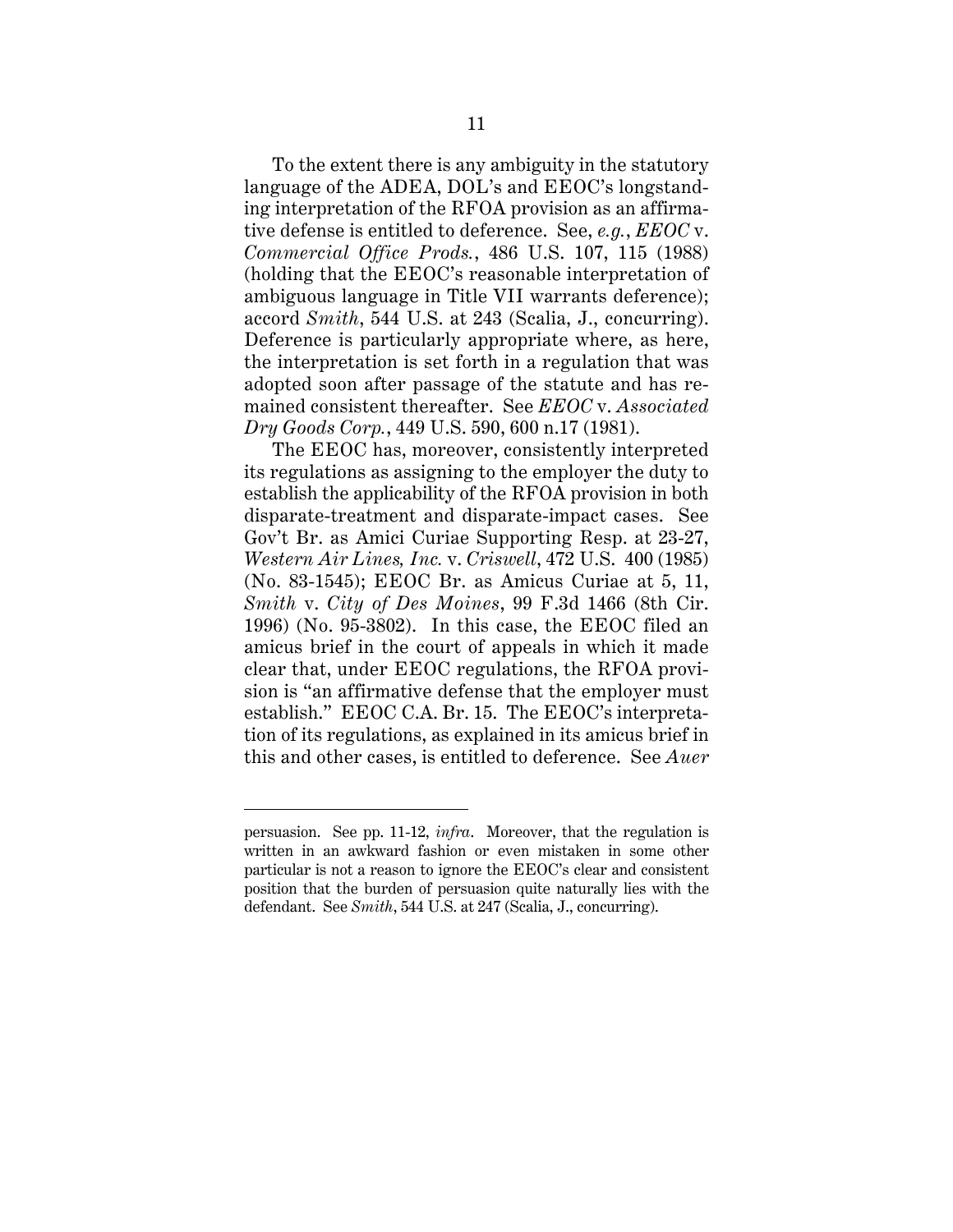v. *Robbins*, 519 U.S. 452, 462 (1997); *Bowles* v. *Seminole Rock & Sand Co.*, 325 U.S. 410, 414 (1945).<sup>3</sup>

c. Although the court of appeals acknowledged that "there is some force" to the argument that the RFOA provision should be interpreted as an affirmative defense to be established by the employer, Pet. App. 13a, it held that this interpretation "does not withstand" this Court's decision in *Smith*, *id.* at 13a-14a.

In *Smith*, the Court considered the viability of a disparate-impact claim brought by senior police officers who were challenging a pay plan that granted proportionately higher raises to junior officers. In affirming dismissal of the claim, the Court held that disparateimpact claims are cognizable under the ADEA, but that the scope of ADEA disparate-impact liability "is narrower" than under Title VII, as amended by the Civil Rights Act of 1991. 544 U.S. at 238-242. The Court pointed in particular to two textual differences between Title VII and the ADEA. First, the Court noted that, after *Wards Cove*, Congress had amended Title VII to

<sup>3</sup> Respondents contend that EEOC's views are not entitled to deference because *Smith* "effectively rejected" its regulations, and the EEOC "has reported publicly that it intends to revise its regulations \* \* \* to conform to the decision in [*Smith*]". Br. in Opp. 20-21. This is incorrect. Although *Smith* does cast doubt on the language in 29 C.F.R. 1625.7(d) stating that a practice shown to have a disparate impact "can only be justified as a business necessity," see *Smith*, 544 U.S. at 243, it casts no doubt on the position of the EEOC and the DOL that the employer bears the burden of persuasion with respect to the RFOA provision. Cf. *Smith*, 544 U.S. at 247 (Scalia, J., concurring). The EEOC is in the process of reconsidering its regulations in light of issues related to *Smith*, but to be clear, the agency's position remains that the RFOA provision is an affirmative defense that the employer must establish. That the EEOC is considering whether other revisions to its regulations would be appropriate in light of *Smith* provides no reason to defer consideration of the first question presented by this case.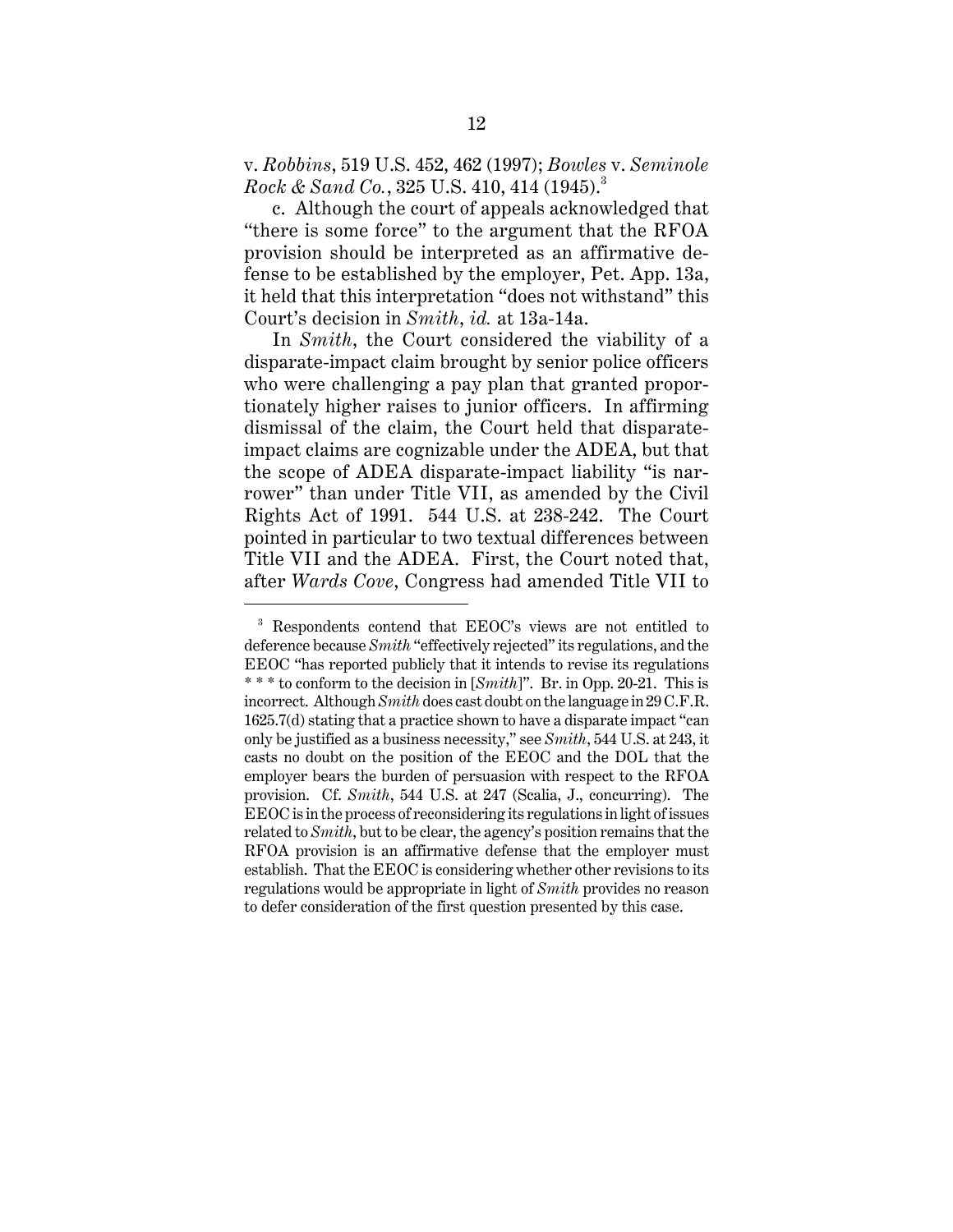expand the scope of disparate-impact liability under that statute, but made no similar amendment to the ADEA. Accordingly, the Court stated, "*Wards Cove*'s pre-1991 interpretation of Title VII's *identical language* remains applicable to the ADEA." *Id.* at 240 (emphasis added). Second, the Court noted that the ADEA contains the RFOA provision, which has no parallel in Title VII. *Id.* at 238-239. In the Court's view, these textual differences suggest that Congress intended to "give older workers employment opportunities whenever possible" but also recognized that age, unlike race or sex, "not uncommonly has relevance to an individual's capacity to engage in certain types of employment," and "certain employment criteria that are routinely used may be reasonable despite their adverse impact on older workers as a group." *Id.* at 240-241.

Turning to the facts in *Smith*, the Court concluded that plaintiffs could not make out a prima facie case because they failed to identify a specific employment practice that adversely affected older workers. 544 U.S. at 242. But even if they had, the Court concluded that dismissal of that action was appropriate because, in light of the employer's legitimate goals of attracting and retaining officers, the challenged practice was "unquestionably reasonable." *Id.* at 242.

Although *Smith* suggests that the business-necessity test is inapplicable to ADEA disparate-impact claims in which the RFOA provision may apply, *Smith* does not suggest, much less hold, that the plaintiff must bear the burden of persuasion with respect to the RFOA provision. As the court of appeals itself recognized (Pet. App. 11a-12a), given the obvious fit between the employer's goals and the means selected to achieve them, the Court in *Smith* had no occasion to resolve the question of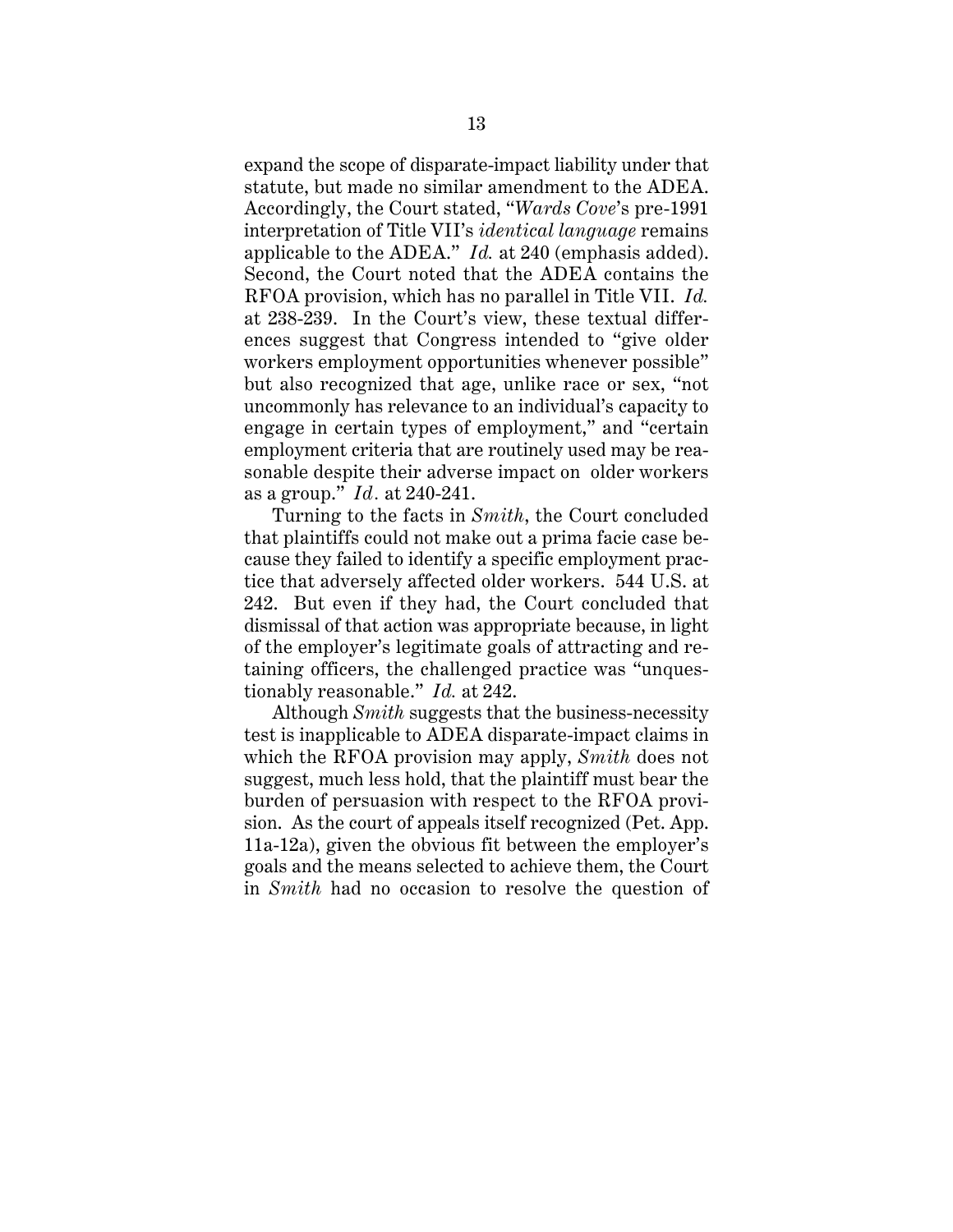which party bears the burden of proof with respect to the RFOA provision, and nothing in the Court's decision proposes to resolve the issue.

Nor does *Smith*'s discussion of the textual differences between Title VII and the ADEA suggest a particular allocation of the burden of persuasion with respect to the ADEA's RFOA provision. *Smith*'s reference to *Wards Cove* sheds no light on that question, since, as the Court explicitly noted, Title VII—the statute at issue in *Wards Cove*—contains no analog to the ADEA's RFOA provision. 544 U.S. at 240. Accordingly, although *Wards Cove* may have continued significance in ADEA cases such as this one on matters such as the specificity of the practice challenged as having a disparate impact, the impact of the RFOA provision is not dictated by that decision.

And although the relationship between age and capacity to participate in certain types of employment may explain why Congress included an RFOA provision in the ADEA and not Title VII, see *Smith*, 544 U.S. at 240- 241, that relationship has "no bearing on where the RFOA burden should rest," Pet. App. 31a (Pooler, J., dissenting). If anything, Congress's decision to include the RFOA exception provides a clear answer to the burden of proof question relative to Title VII, which lacked an analogous provision. After all, in contrast to the Court's efforts to allocate burdens of proof in the absence of clear textual directives in a case like *Wards Cove*, when the Court construed an analogous textual defense in Title VII, it had little difficulty concluding that the defendant bore the burden. See, *e.g.*, *Johnson Controls*, 499 U.S. at 206.

2. The Court's review of the first question presented is also warranted because several courts of appeals are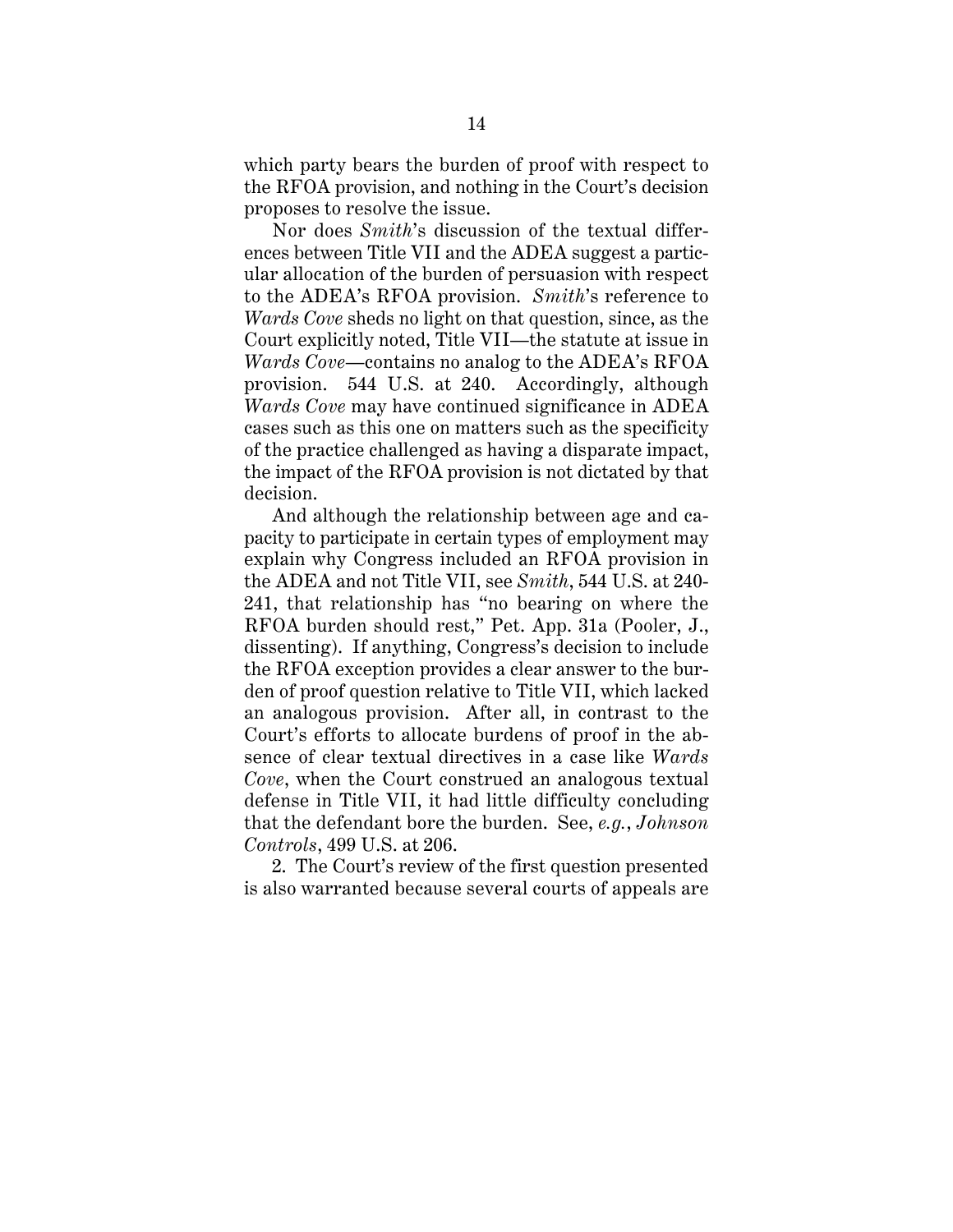divided on this question. Like the court of appeals in this case, the Tenth Circuit has held in the wake of *Smith* that plaintiffs must "persuade the factfinder that the employer's asserted basis for the [challenged] neutral policy is *unreasonable*." *Pippin* v. *Burlington Res. Oil & Gas Co.*, 440 F.3d 1186, 1200 (10th Cir. 2006); see Pet. App. 11a (citing *Pippin* for support).<sup>4</sup> At least two other circuits have held that the employee bears the burden of persuasion with respect to the RFOA exception, although they did so in cases involving disparate treatment and had no occasion to apply that holding in the disparate-impact context. See, *e.g.*, *Iervolino* v. *Delta Air Lines, Inc.*, 796 F.2d 1408, 1416 (11th Cir. 1986); *Marshall* v. *Westinghouse Elec. Corp.*, 576 F.2d 588, 590-592 (5th Cir. 1978).

<sup>4</sup> Only two post-*Smith* appellate decisions, *Meacham* and *Pippin*, squarely place the burden of proving RFOA on plaintiffs. Respondents' citation to *Mattenson* v. *Baxter Healthcare Corp.*, 438 F.3d 763 (7th Cir. 2006), is inapposite. That case was tried to a jury under a disparatetreatment theory. The Seventh Circuit held, citing *Smith*, that under those circumstances it was error to instruct the jury on the RFOA exception. *Id.* at 767; see *Smith*, 544 U.S. at 238-239 ("In most disparate-treatment cases, if an employer in fact acted on a factor other than age, the action would not be prohibited under subsection (a) in the first place."). The court in *Mattenson* thus had no occasion to determine which party bears the burden of proving RFOA. The unpublished decisions in *Seasonwein* v. *First Montauk Sec. Corp.*, 189 Fed. Appx. 106 (3d Cir. 2006), and *Durante* v. *Qualcomm, Inc.*, 144 Fed. Appx. 603 (9th Cir. 2005), cited by respondents (Br. in Opp. 15-17), are also inapposite. In *Seasonwein*, the Third Circuit upheld the dismissal of the plaintiff's disparate-impact claim because he had failed to plead such a claim in his complaint, and did not reach the question of allocation of burdens with respect to the RFOA provision. 189 Fed. Appx. at 111. The Ninth Circuit in *Durante* had no occasion to decide the question of allocation of burdens because the employer's evidence of reasonableness in that case was unrebutted. 144 Fed. Appx. at 607.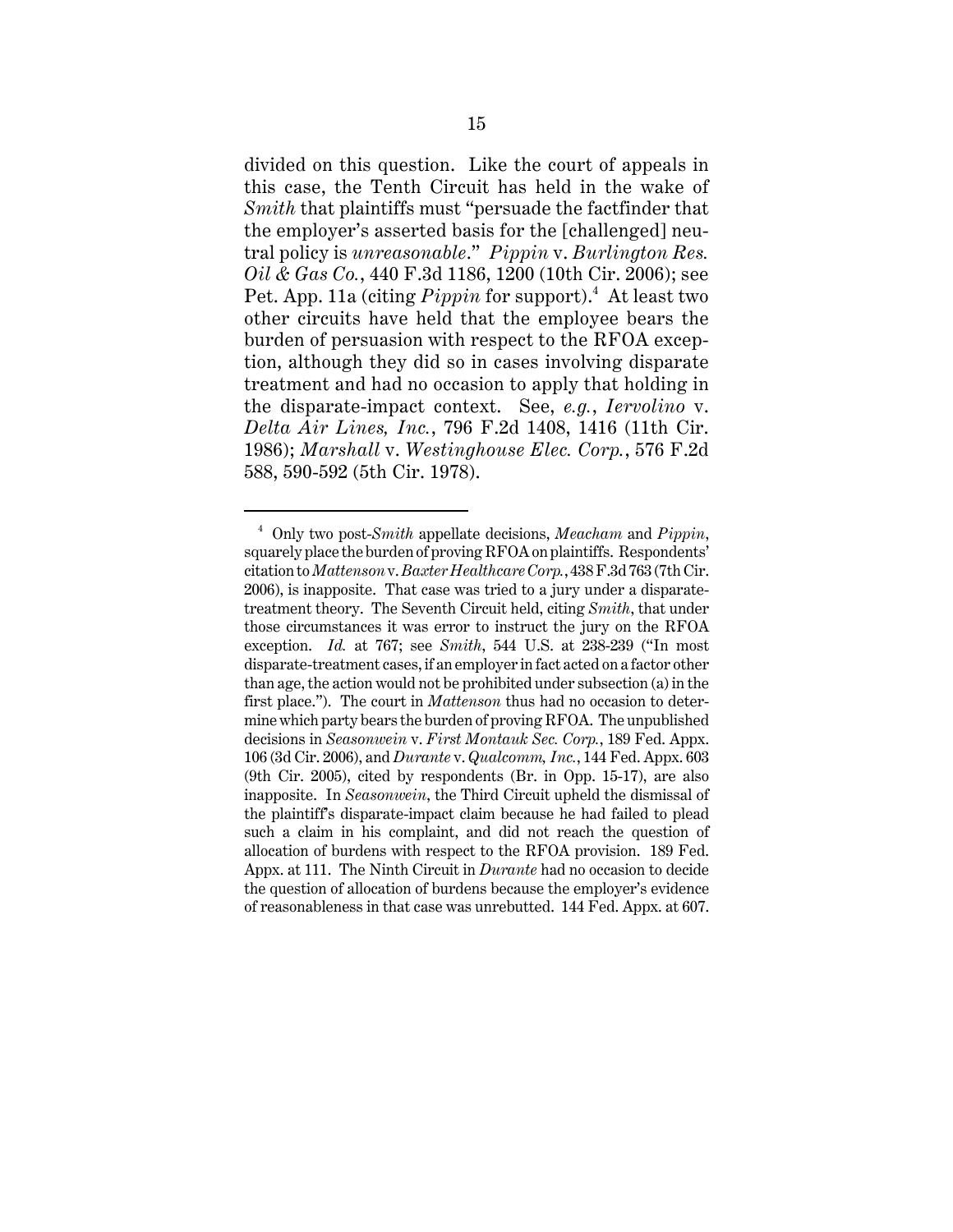By contrast, the Ninth Circuit has held that the employer bears the burden of establishing RFOA under the ADEA, just as it bears the burden with respect to the BFOQ provision. See *Criswell* v. *Western Airlines, Inc.*, 709 F.2d 544, 552 (9th Cir. 1983). Respondents suggest (Br. in Opp. 16-17) that *Criswell* has been "effectively overruled" by later circuit precedent, *Durante* v. *Qualcomm*, 144 Fed. Appx. 603 (9th Cir. 2005), but that decision is unpublished (and thus non-precedential), and does not address the proper allocation of burdens as to the ADEA's RFOA provision.<sup>5</sup>

3. The question of the proper allocation of the burden of proof as to the RFOA exception is important and recurring. Indeed, this Court granted certiorari to address this issue in *Criswell*, but did not reach the issue because it determined that it was not properly presented in this case. 472 U.S. at 408 n.10; see Br. of AARP and the National Employment Lawyers Association as *Amicus Curiae* M-2 to M-3; *Speiser* v. *Randall*, 357 U.S. 513, 525 (1958) ("In all kinds of litigation it is plain that where the burden of proof lies may be decisive of the outcome."). In addition, the court of appeals' deci-

 $5$  As petitioners note, there is also language in cases from other circuits suggesting that establishing RFOA is defendant's burden. See, *e.g.*, *Laugesen* v. *Anaconda Co.*, 510 F.2d 307, 315 (6th Cir. 1975) (dicta citing Department of Labor regulation for view that employer had duty to prove RFOA where policy has disparate impact on older people). Although respondents contend that a later Sixth Circuit case, *Abbott* v. *Federal Forge, Inc.*, 912 F.2d 867 (6th Cir. 1990), "supports the view that an employer's burden in a disparate impact case under the ADEA is one of production only and not one of proof," Br. in Opp. 17, the Sixth Circuit in *Abbott* held, based on Supreme Court precedent, that an employer's burden of establishing *business necessity* is one of production only; it did not address the allocation of burdens with respect to *RFOA*. See *Abbott*, 912 F.2d at 872.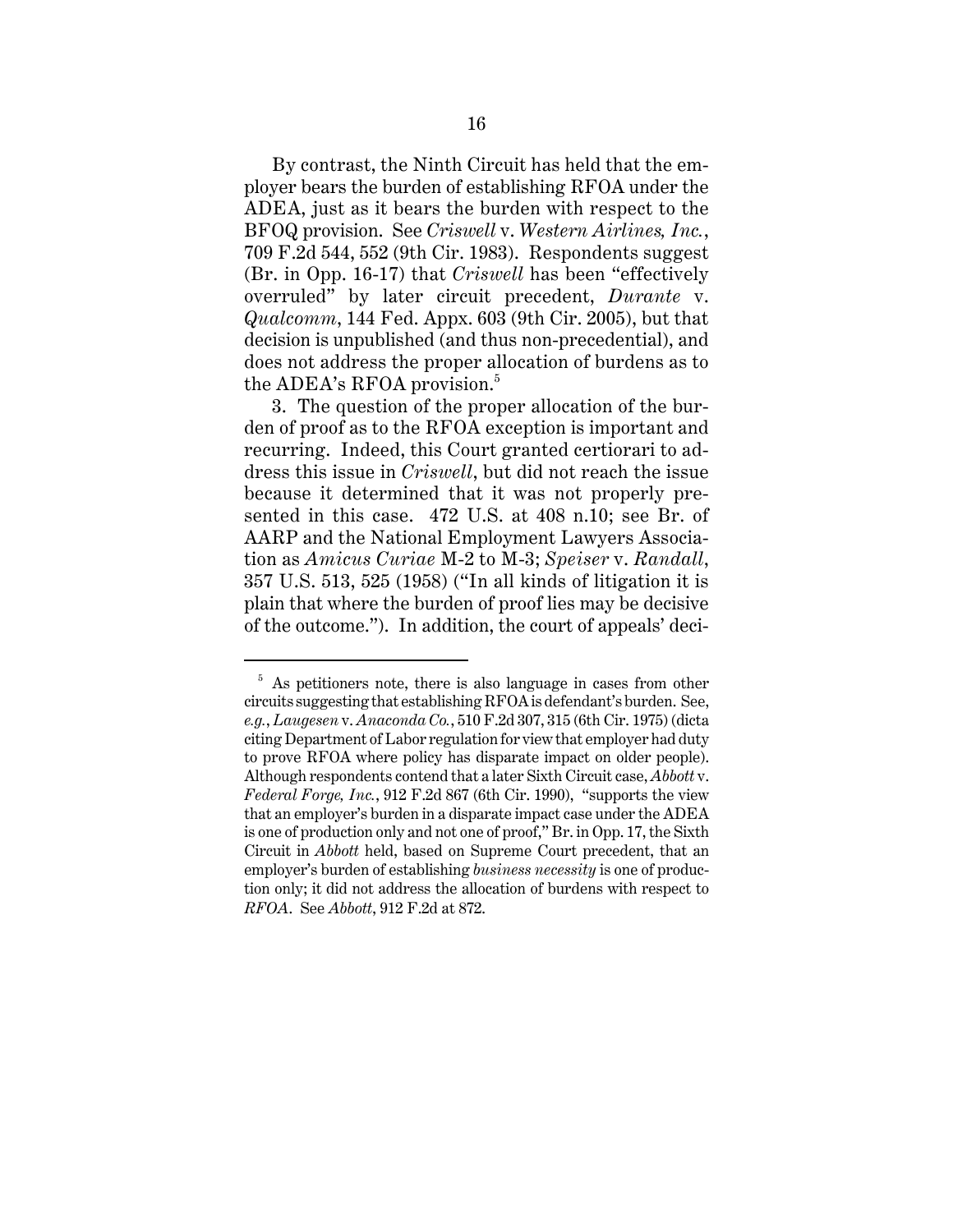sion in this case rejects the longstanding administrative interpretation of the ADEA by the agencies charged with implementing the statute. Moreover, given that the courts of appeals that have placed the burden of proof on the plaintiff despite strong textual indications and administrative constructions to the contrary have all relied heavily on language from this Court's decision in *Smith*, intervention by the Court is necessary. If left unreviewed, the court of appeals' decision could upset the enforcement of the ADEA by limiting remedies for employment practices that have a disparate adverse impact on older workers, even if those practices have only a marginal relationship to an asserted business purpose.

4. This case is a suitable vehicle for resolving which party bears the burden of establishing RFOA, despite the fact that the case was framed and tried to the jury before *Smith*. A jury found that respondents were liable under the ADEA under a disparate-impact theory in connection with the loss of their jobs under an involuntary reduction in force in which 30 out of the 31 employees selected for layoff were over 40 years of age. Pet. App. 6a. The court of appeals initially affirmed the district court's denial of respondents' motion for judgment as a matter of law, but following a remand from this Court in light of *Smith*, the court of appeals—by a 2-1 vote—vacated the judgment of the district court and remanded with instructions to enter judgment as a matter of law in favor of respondents. A central point of disagreement among the panel was the allocation of the burden of proof on the RFOA exception. See Pet. App. 11a-15a (panel majority); *id.* at 25a-31a (dissent). And the panel majority—which placed the burden of proof on the employee—acknowledged that there was evidence both ways. See *id.* at 16a-19a; see also *id.* at 32a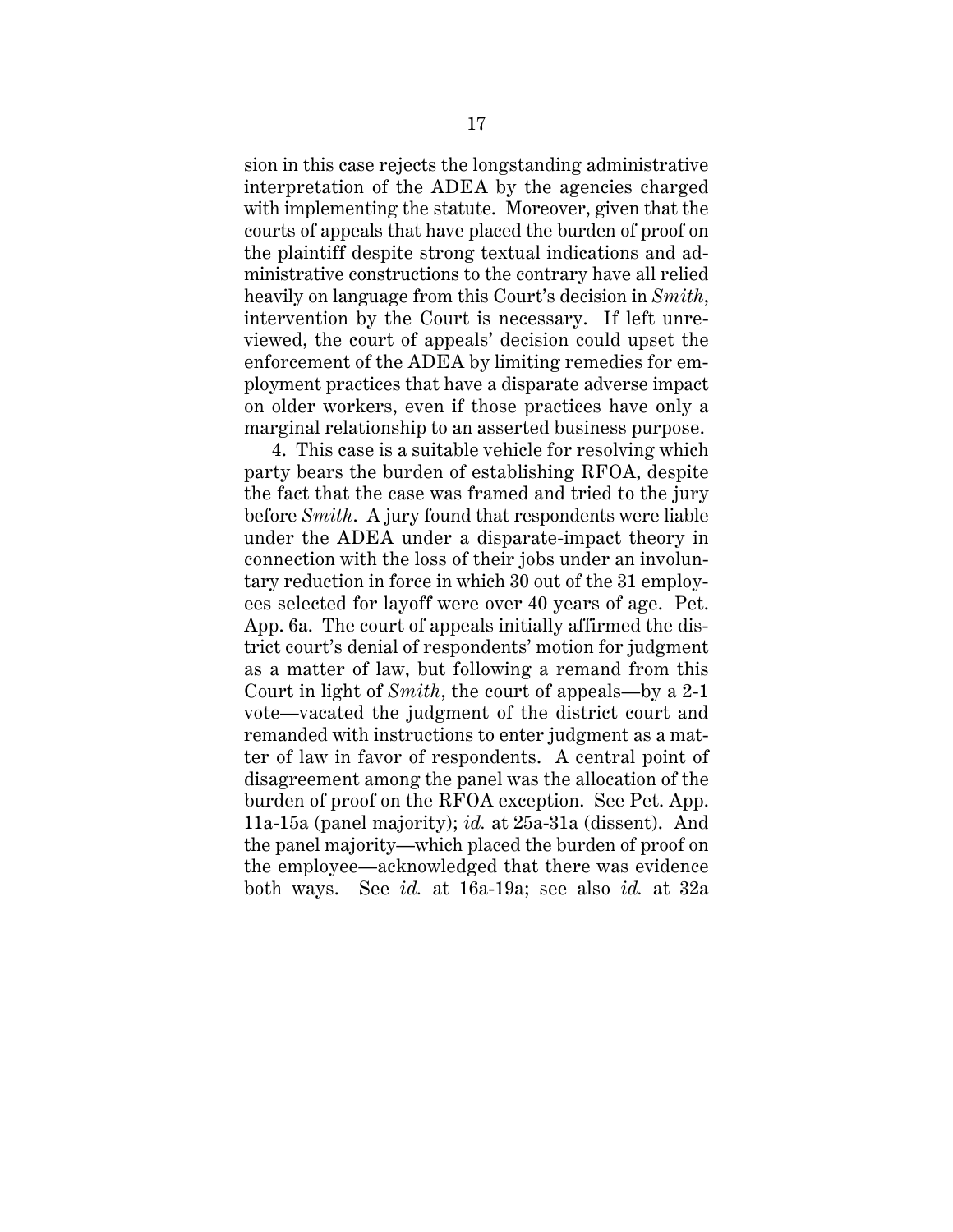(Pooler, J., dissenting) (a jury instructed that respondents bore the burden of proof on the RFOA defense "could permissibly find that [respondents] had not established a RFOA based on the unmonitored subjectivity of KAPL's plan as implemented").

As respondents note (Br. in Opp. 18-20), petitioners did not argue that respondents bore the burden of persuading the factfinder that the design and execution of the IRIF was based on RFOA. See Pet. Supp. C.A. Br. 13-14. Likewise, as the dissent notes (Pet. App. 31a-32a), although respondents pleaded RFOA as a defense, the jury was not specifically instructed on the issue, and respondents sought no such instruction. $^6\,$  However, the

 $6\text{ A}s$  noted above, see p. 3, *supra*, the jury was instructed, consistent with *Wards Cove*, that petitioners bore the burden of persuading the factfinder that respondents' asserted business justification was in fact a pretext for discrimination, and that petitioners could satisfy that burden by proving that an alternative employment practice would have been equally effective in achieving respondents' legitimate business objectives. After this Court remanded the case for reconsideration in light of *Smith*, the court of appeals held that the framework set out in the jury instructions was no longer good law. Pet. App. 10a. Given that change in the law, the court proceeded to consider the "reasonableness" of respondents' asserted business justification under the RFOA exception, and somewhat anomalously found the *Smith* decision to require setting aside the jury's verdict in favor of the plaintiff that had been affirmed pre-*Smith*. *Id.* at 11a-19a.

In dissent, Judge Pooler asserted that respondents' failure to seek a jury instruction on the RFOA exception constituted waiver of that argument, absent "fundamental error." Pet. App. 31a. Judge Pooler acknowledged, however, that the question whether respondents' failure to seek an RFOA instruction constitutes waiver of the argument turns on whether the RFOA exception is properly characterized as an affirmative defense that is the employer's burden to establish. *Id.* at 31a-32a. And assuming the RFOA exception is an affirmative defense, petitioners should not be faulted for not objecting to the *absence* of a RFOA instruction (including an instruction on the burden of proving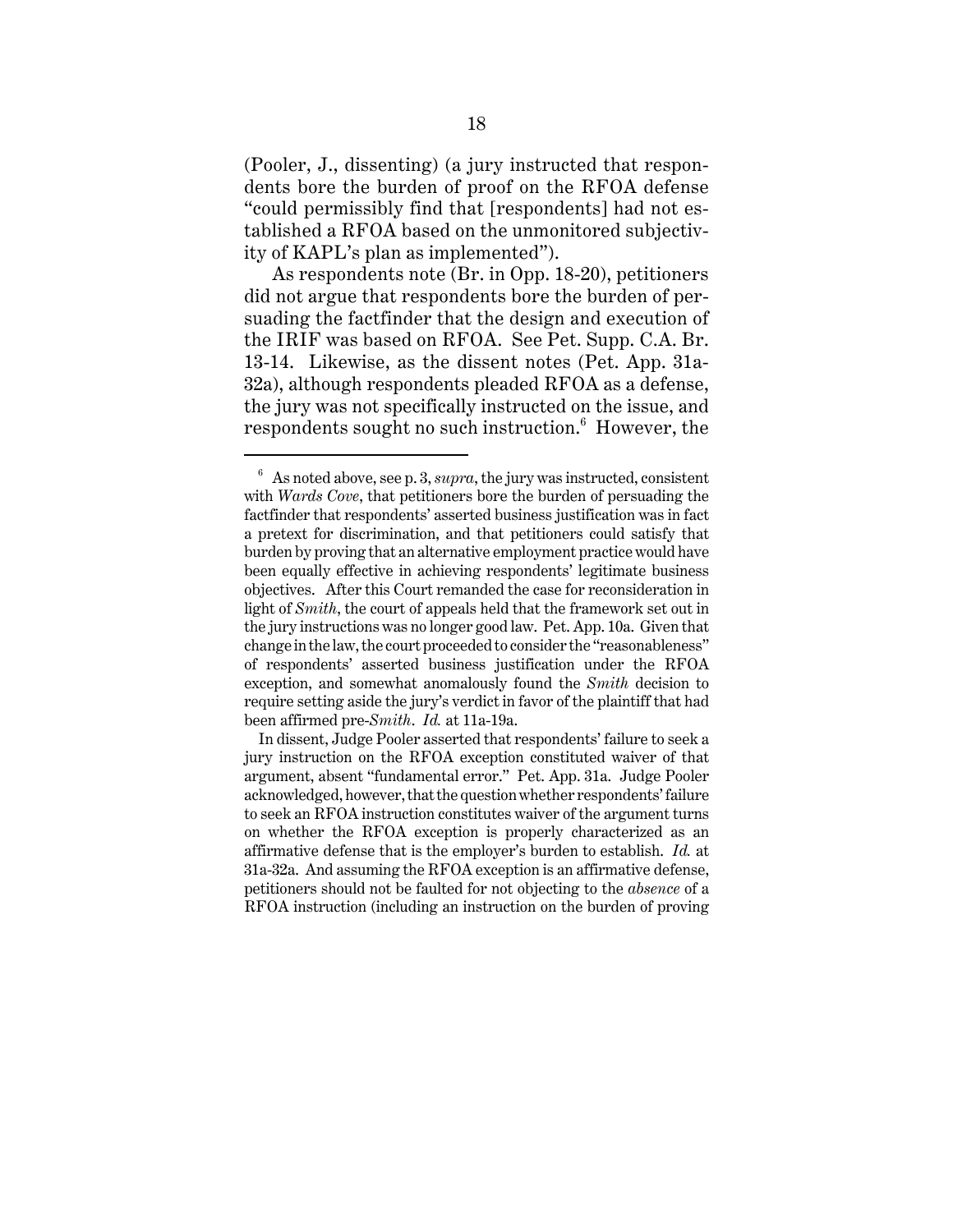proper allocation of burdens with respect to the RFOA provision was addressed in the amicus brief filed by the EEOC and, more to the point, the court of appeals squarely addressed the issue in its opinion. Pet. App. 11a. Reviewing the record, the court determined that respondents had raised a legitimate, non-age-based justification for its challenged employment practices, and that plaintiffs had not satisfied their burden of demonstrating that the justification was unreasonable. See *id.* at 11a-19a. In this Court, petitioners have clearly presented the question whether the employer, or employee, bears the burden of persuasion on the RFOA exception, Pet. i, and argued that the court of appeals erred in assigning the burden to them. In addition, that issue is squarely contested by the parties in this Court. Review is therefore appropriate. See *United States* v. *Williams*, 504 U.S. 36, 42, 43 (1992).

## **B. Certiorari Is Not Warranted To Decide Whether The Exercise Of Supervisorial Discretion Constitutes A RFOA As A Matter Of Law**

The petition raises a second question as to whether conferring discretion on managers to make employment decisions constitutes a RFOA as a matter of law. This Court's review of that question is not warranted.

Contrary to petitioners' argument, the court of appeals decision on this issue does not conflict with this Court's decision in *Watson* v. *Fort Worth Bank & Trust*, 487 U.S. 977 (1988). *Watson* was a Title VII case in which this Court held that "subjective or discretionary

the RFOA exception). Ultimately, the court of appeals set aside the jury verdict based on its conclusion that, regardless of how the jury was instructed, petitioners bore the burden of disproving the RFOA. The correctness of that ruling is squarely before the Court.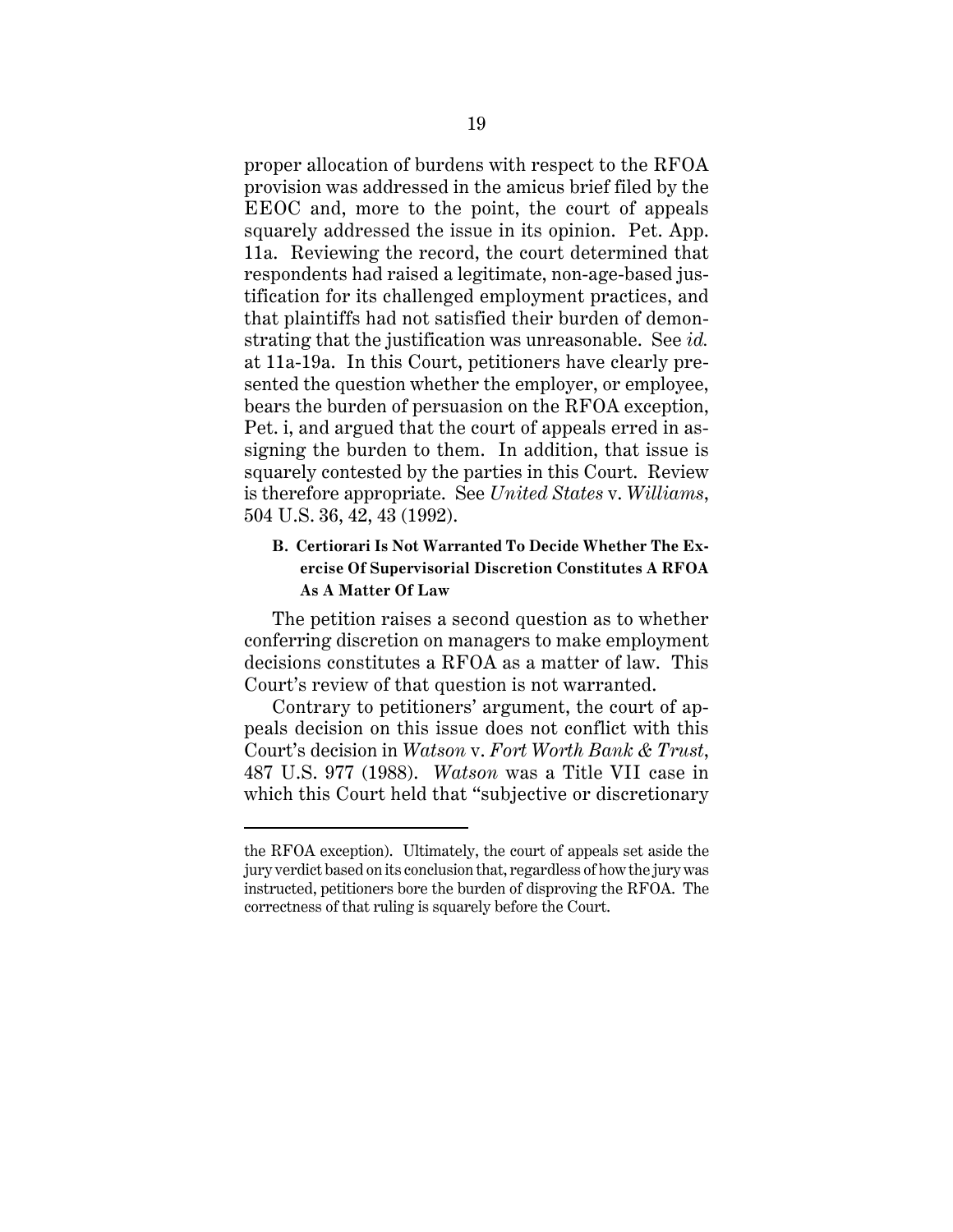employment practices may be analyzed under the disparate impact approach in appropriate cases." *Id.* at 991. The court of appeals' decision does not establish a general legal principle that subjective or discretionary employment practices fall outside the reach of disparateimpact theory; it instead holds, based on the present record, that the measures that respondents employed to prevent arbitrary decisionmaking, "while not foolproof[,] were substantial," and therefore satisfy the reasonableness test as the court of appeals understood it. Pet. App. 19a; see also *id.* at 9a ("[T]he appropriate test is for 'reasonableness,' such that the employer is not liable under the ADEA so long as the challenged employment action, in relying on specific non-age factors, constitutes a reasonable means to the employer's legitimate goals."). In addition, the court of appeals' decision does not conflict with any other circuit decision on this issue.

Petitioners focus on (Pet. 26-28) the court of appeals' statement that "[a]ny system that makes employment decisions in part on such subjective grounds as flexibility and criticality \* \* \* advances business objectives that will usually be reasonable"—"at least to the extent that the decisions are made by managers who are in day-today supervisory relationships with their employees." Pet. App. 19a. But the remainder of the pertinent discussion makes clear that the court properly recognized that the reasonableness inquiry requires consideration of the reasonableness of both ends and means. In any event, the second question presented is fact-bound and splitless, and does not warrant plenary review.